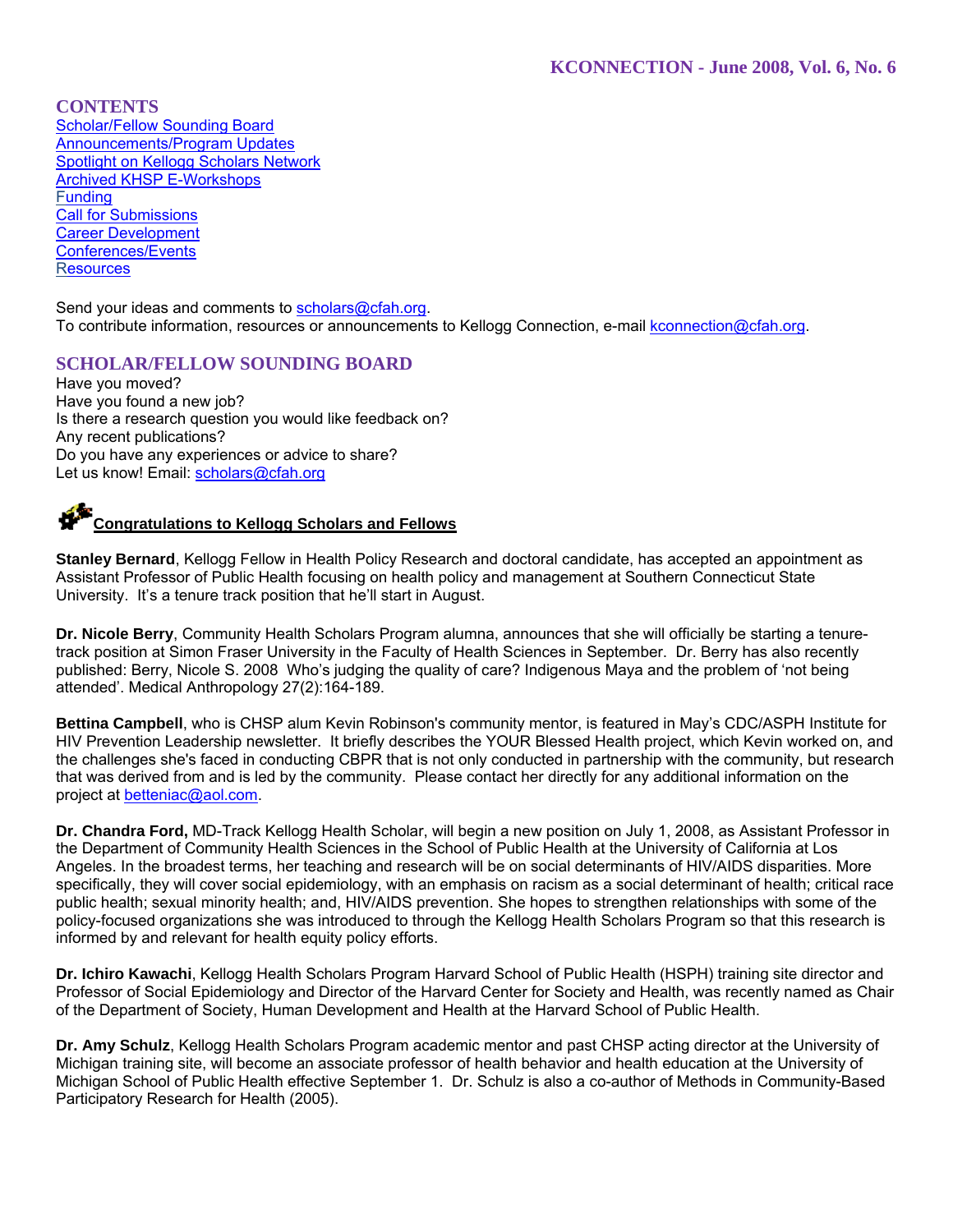**Dr. Mindi Spencer,** MD-Track Kellogg Health Scholar, has accepted a position as an Assistant Professor in the Department of Health Promotion, Education, and Behavior at the University of South Carolina, with a joint appointment in the Institute for Southern Studies.

**Dr. Kalahn Taylor‐Clark**, MD‐Track Kellogg Health Scholar, has recently started her new job as Senior Associate at Brookings Institute's Engelberg Center for Healthcare Reform, HVHC Initiative. Dr. Taylor‐Clark's new contact information is 1775 Massachusetts Avenue, Suite 600, NW, Washington, DC 20036‐2103, Email: ktclark@brookings.edu.

**Dr. Naima Wong**, Kellogg Fellows in Health Policy Research Program alumna, successfully defended her dissertation "A Participatory Youth Empowerment Model and Qualitative Analysis of Student Voices on Power and Violence Prevention." Dr. Wong is currently a Consultant at the Georgia Health Policy Center, Andrew Young School of Policy Studies, Georgia State University.

**‹ back to top ›**

# **ANNOUNCEMENTS**

**Disparities in Health in America: Celebrating Social Entrepreneurs Working Toward Social Justice Workshop** at the University of Texas, MD Anderson Cancer Center. **Registration is now open!** The draft workshop agenda and registration form are attached. The workshop has an outstanding line up of speakers, including a number of our Kellogg Scholars and Fellows presenting on June 25 and 26. Workshop details at http://www.mdanderson.org/departments/crmh/display.cfm?id=4241ba16-e078-480bb8409de35b9ef532&method=displayfull&pn=fe9b4275-3144-42a6-ac8fefe85921d2d5.

As part of the **2008 APHA Annual Meeting**, Kellogg Health Scholars and alums will be presenting on Tuesday, October 28th, at 4:30 p.m. (4342.0 Kellogg Health Scholars Program

http://apha.confex.com/apha/136am/webprogram/Session23635.html) sponsored by the Community-Based Public Health (CBPH) Caucus. The 2008 Session Planners for the CBPH Caucus were Kellogg scholar-alums Drs. Cheryl Brewster and Shevon Harvey. For more information about the Caucus, see the Spring 2008 Newsletter at http://www.cbphcaucus.org.

#### *Do We Have Your Most Updated Contact Information?*

*Please update our files if your email or mailing address has changed or will change. We want to keep our Scholars network as up-to-date and well-connected as possible! Please send any changes to dtorresen@cfah.org or mbjones@cfah.org.* 

**‹ back to top ›**

# **SPOTLIGHT ON KELLOGG SCHOLARS NETWORK**

Meet Kellogg Fellow in Health Disparities Research, **Rashid Njai, PhD…**

Dr. Rashid Njai completed his doctoral training in Health Behavior and Health Education at the University of Michigan (U of M), School of Public Health in spring 2008. His dissertation work entitled, *Examining the Measurement of Race and Ethnicity to Inform a Model of Sociocultural Stress and Adaptive Coping*, explored how racial and ethnic identity serve as cultural survival strategies for Americans of African descent in buffering psychosocial stressors in seemingly hostile environments. His other research interests include: health disparities and cultural resiliency within communities of color; mental health among immigrant and indigenous populations of color; and violence prevention within African American and other disenfranchised groups.

Dr. Rashid credits research environments such as the Program for Research on Black Americans (PRBA) and the Center for Research on Ethnicity Culture and Health, at the U of M, and training experiences as part of the W.K. Kellogg Fellows in Health Policy Research Program and the American Psychological Association's Minority Fellowship Program in Mental Health Research as being essential in providing opportunities to build a strong research foundation.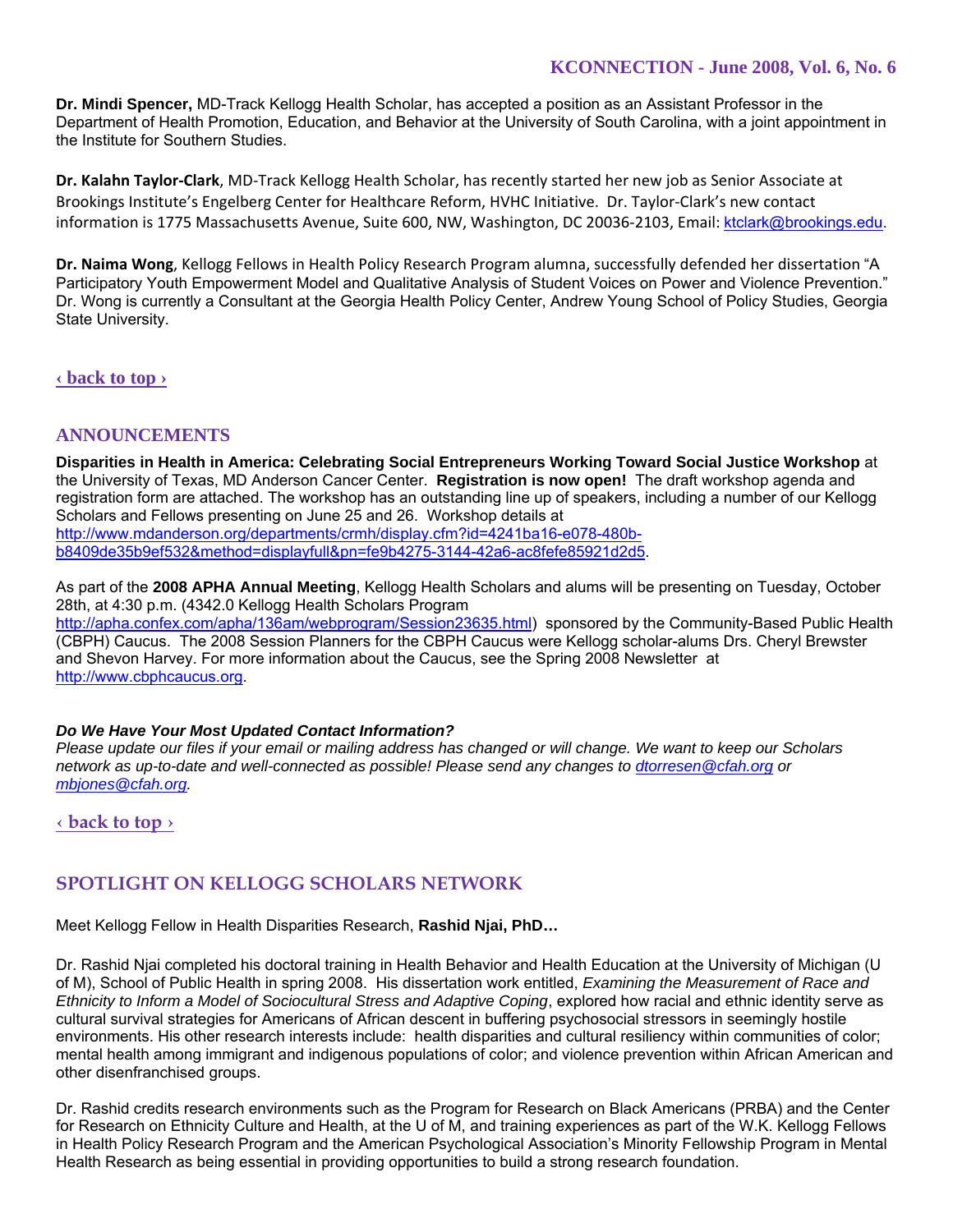Dr. Rashid has accepted a position with the Centers for Disease Control's Epidemic Intelligence Service (EIS), where he will serve a two-year tour of duty within the National Center for Chronic Disease Prevention and Health Promotion, as an EIS officer in the 'cross-cutting' Division of Adult and Community Health, within the Community Health and Program Services Branch.

Dr. Rashid asserts that "Barbara Krimgold and the Center for the Advancement of Health (CFAH) staff have been an instrumental component of my success in the doctoral program and vital in me receiving supplements of 'what I needed' as I completed my doctoral training. Whether it was financial support, career development or networking opportunities, my Kellogg fellowship tenure never fell short. They truly showed they cared about Fellows as people while supporting our success as junior scholars, public health professionals and advocates for social change. Beyond my training experience at the U of M, the W.K. Kellogg Fellows and Scholars family single-handedly proved and continues to be an invaluable asset for my professional and personal goals alike."

# **‹ back to top ›**

# **ARCHIVED KHSP E-WORKSHOPS**

The archived KHSP e-workshops are taped from the live e-workshops of the Kellogg Health Scholars. These live electronic workshops are intended to bring Kellogg Health Scholars together between face-to-face networking meetings to explore topics of mutual interest. Its purpose is to form closer networks between the Kellogg Health Scholars and to provide to them and the Kellogg Community of Scholars support and resources for career development.

Access to archived e-workshops is **STRICTLY LIMITED** to Kellogg Health Scholars, Kellogg Fellows in Health Policy Research (current and alumni), Scholars in Health Disparities and Community Health Scholars program alumni and H. Jack Geiger Congressional Health Policy Fellows program alumni. The contents of these e-workshops are confidential. These archived presentations **should not be accessed, copied or forwarded** by/to any individuals other than group of scholars, fellows and scholar/fellow alumni that have been identified.

To listen to the archived presentations and download materials, click http://www.cfah.org/workshops/login.asp**.** Please use the same login and passcode information provided under a separate email in April.

## **‹ back to top ›**

# **FUNDING**

## **Agency for Healthcare Research and Quality (AHRQ) AHRQ Individual Awards for Postdoctoral Fellows (F32) (PAR-06-409)**

# **Deadline: December 6, 2008**

The Agency for Healthcare Research and Quality (AHRQ) announces its continuing interest in supporting the postdoctoral National Research Service Award (NRSA) individual fellowships (F32) in health services research. These postdoctoral research fellowships provide opportunities for one to three years of academic training and/or supervised experience in applying quantitative and/or qualitative research methods to the systematic analysis and evaluation of health care services. The program emphasizes methodological and research topics that address the mission of AHRQ. This Funding Opportunity Announcement (FOA) updates and supersedes the National Research Service Award: Individual Postdoctoral Fellowships PA-99-005, published in the NIH Guide for Grants and Contracts on October 16, 1998. Individuals must submit the application using the Ruth L. Kirschstein National Research Service Award Individual Fellowship Form (PHS 416-1, rev. 06/02) available at: http://grants.nih.gov/grants/funding/416/phs416.htm. See Section IV.1 for application materials. This FOA will use the individual Postdoctoral Fellowship Award mechanism (F32) issued under the auspices of the Kirschstein-NRSA Act. While grant awards are made to institutions rather than individuals, this FOA and its instructions are written to potential applicants to inform them of this funding opportunity and facilitate the submission of grant applications. Eligible organizations include domestic public or private non-profit institutions such as universities or colleges, clinics and hospitals. For eligible Principal Investigators, see Section III.1.B. Telecommunications for the hearing impaired is available at: TTY 301-451-0088. Announcement details at http://grants.nih.gov/grants/guide/pa-files/PAR-06- 409.html.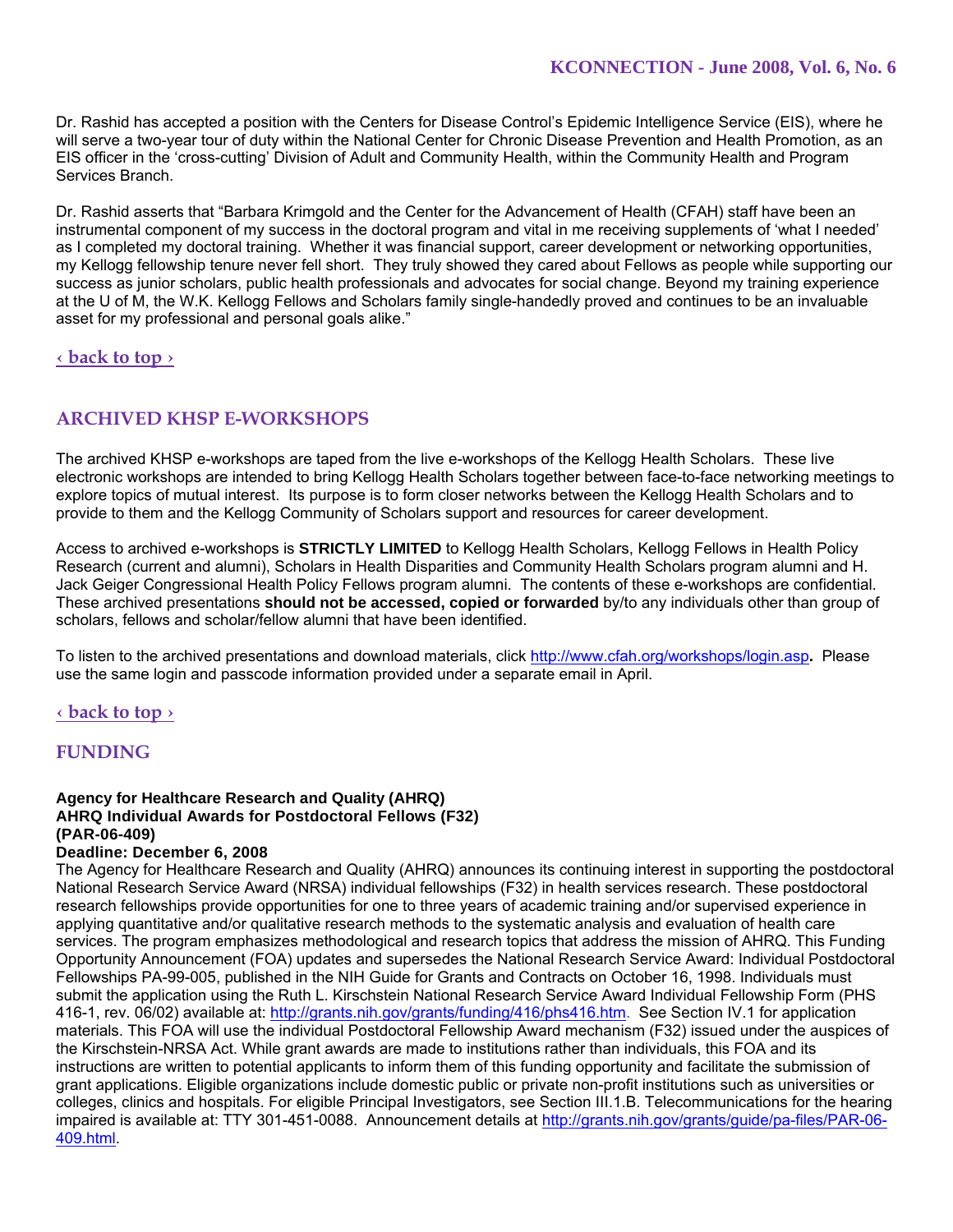#### **AHRQ AHRQ Small Research Grant Program (R03) (PAR-06-448)**

## **Deadline: November 16, 2009, Multiple Receipt Dates - See Link to Full Announcement for details**

This funding opportunity announcement (FOA)issued by AHRQ supports Small Research Grant (R03) applications. The R03grant mechanism supports different types of health services research projects including pilot and feasibility studies; secondary analysis of existing data; small, self-contained research projects; development of research methodology; and, development of new research technology. While grant awards are made to institutions rather than individuals, this FOA and its instructions are addressed to potentially interested individuals to inform them of this funding opportunity and facilitate the preparation of grant applications by the individuals who will actually assume the primary responsibility for the preparation of their organization's application. The applicant will be solely responsible for planning, directing, and executing the proposed project. Announcement details at http://grants.nih.gov/grants/guide/pa-files/PAR-06-448.html

#### **National Institutes of Health NCMHD Comprehensive Centers of Excellence (P60) (RFA-MD-08-005) Letters of Intent Receipt Date: July 30, 2008 Application Receipt Date: August 29, 2008**

This FOA issued by the National Center on Minority Health and Health Disparities (NCMHD), National Institutes of Health solicits grant applications from institutions/organizations that propose to establish an Comprehensive NCMHD Center of Excellence (COE) contributing to either the improvement of minority health, the elimination of health disparities, or both. To be eligible for the COE in this FOA, applicant institutions must have existing federal research support and/or research infrastructure as reflected in a level of NIH institutional funding of **more than or equal to \$80 million for the year 2007**. An Comprehensive NCMHD COE supported under this FOA must contain an Administrative core, a Research core, a Research Training/Education core, and a Community/Engagement core. Pilot research projects or feasibility projects/studies are not supported under this FOA. Announcement details at http://grants.nih.gov/grants/guide/rfa-files/RFA-MD-08-005.html.

 $\triangle$  back to top  $\triangleright$ 

# **CALL FOR SUBMISSIONS**

# **Call for Papers – American Journal of Public Health (AJPH) Environmental & Occupational Justice**

# **Deadline: August 1, 2008**

The American Journal of Public Health (AJPH) intends to publish a theme issue that will feature current research and contributions of environmental justice and community-based participatory research projects to the fields of environmental and occupational health. Key topics to be addressed include exposure assessment, especially as it relates to cumulative risk; environment-related diseases; community based approaches to improving exposure and disease surveillance for populations that are hard to track; and evaluation of partnerships designed to promote health research, education, and prevention/intervention programs for low-income, immigrant, and minority populations who may be disproportionately exposed to environmental and occupational stressors. Research articles and briefs that address these issues and provide innovative insights into the influence of economic and social factors on the health status of individuals exposed to environmental toxicants and occupational hazards and their impact on public health will be considered. Papers that address novel models, approaches or theories on, but not limited to, capacity building; health communication strategies that consider culture, language, and literacy; policy change; and community-based partnerships will be considered for Field Action Reports. Analytic essays on new research and communication strategies to address emerging environmental or occupational health problems will be considered for the Framing Health Matters; Government, Politics, and

Law; and Health Policy and Ethics forums. All manuscripts will undergo the standard peer review process by the AJPH editors and peer referees as defined by AJPH policy. Submit manuscripts to http://submit.ajph.org by August 1, 2008.

#### **Call for Papers – Journal of Research Practice (JRP)**

If you don't already know about the Journal of Research Practice, JRP, you can check it out at http://jrp.icaap.org/. There you'll find high quality articles on research methodology and related topics. Now in its fourth year of existence it has already carried many action research papers. You might consider it for your own articles. You can submit articles online by first registering at http://jrp.icaap.org/. It's open access, offers supportive reviewing and quick turn-around times, and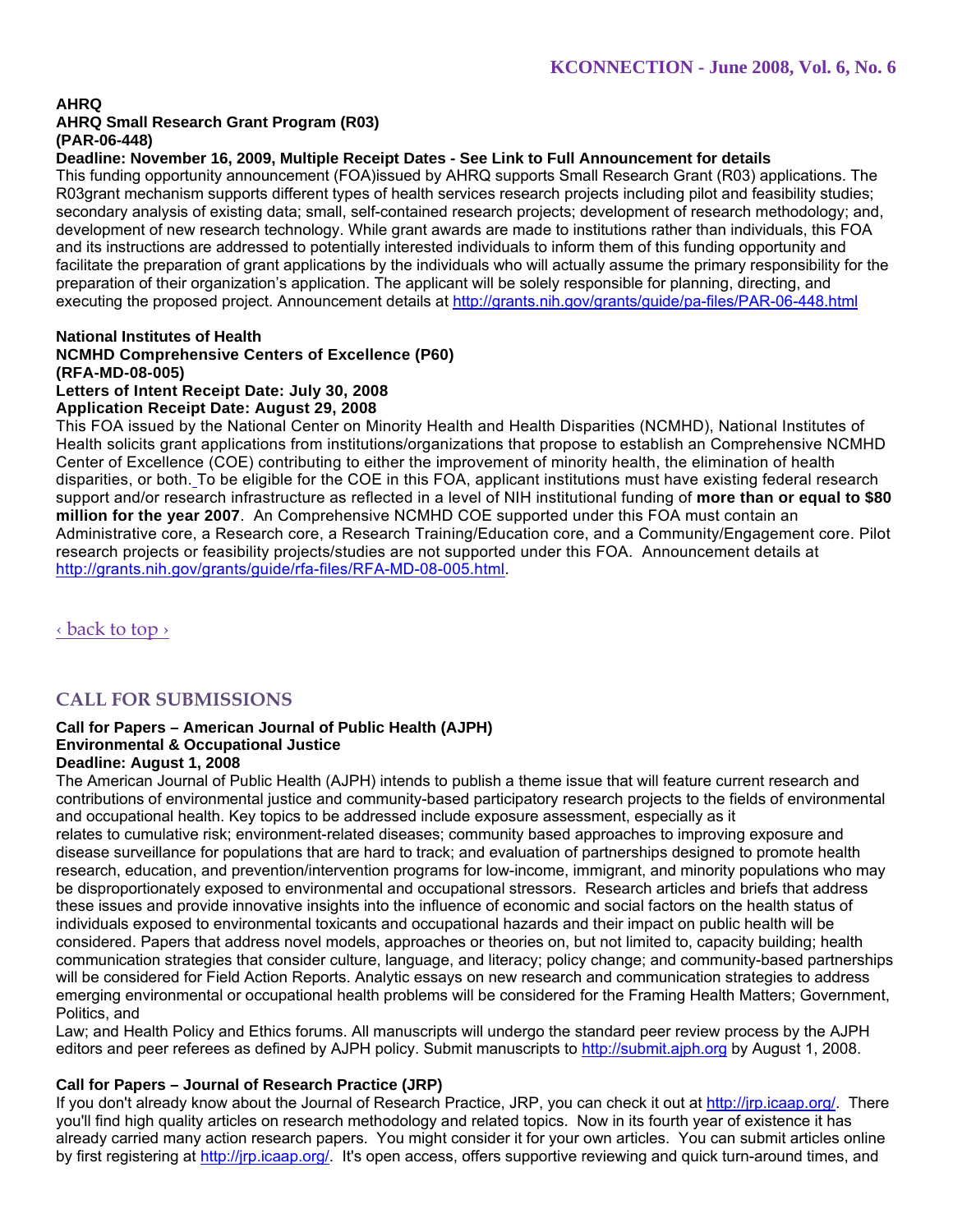provides high-quality copy editing. There's more information below, or you can contact the editor, D.P. Dash, at dpdash@ximb.ac.in. JRP is a quality-conscious peer-reviewed journal, published online by AU Press, Canada, in the open-access mode. The journal charges no subscription or pay-per-view fees to readers and no submission or publication fees to authors. It has a distinguished and international editorial board. It follows a rigorous editorial process to ensure quality and relevance of what it publishes. It also offers outstanding editorial support to authors. Now in its fourth year, JRP already has a good track record and reaches a wide audience of readers worldwide. Open-Access Advantage: There are several advantages of open-access publishing, including increased visibility globally and, therefore, increased chance of your work reaching potential readers and users. PUBLICATION FOCUS OF JRP: JRP solicits articles that help to develop our understanding of research as a type of evolving practice. The journal promotes inquiry into how different ways of doing research or questioning its assumptions and results may improve it or inspire new research. The journal aims to facilitate research education and promote innovative and self-reflective forms of research in different fields. JRP is not a journal for reporting the results of specific research projects or the state of research in a specific discipline. Instead, it focuses on aspects of research practice that are of interest to researchers in different fields of inquiry. Authors are invited to write about their research experiences, reflecting critically upon the challenges they faced and ways they found (or suggest) for dealing with them. Every JRP article is expected to find readers in multiple fields of inquiry and trigger fresh thinking about some aspects of research practice and education. POTENTIAL AUTHORS: Submissions are solicited in different categories: (a) Main Article -- full-length articles relating to JRP's publication focus; (b) Research Design -- articles discussing basic issues and choices of research design; (c) Provocative Idea -- articles communicating fresh ideas on some challenges of doing research; and (d) Review -- reflective reviews of published material (books, journal issues, films, web-based resources, etc.). The review time for papers is about 4 weeks on average. Potential authors can find more information, including the Author Guidelines, in the JRP web site: http://jrp.icaap.org/index.php/jrp/information/authors. JRP is able to provide excellent copyediting service without any

charge. However, authors are welcome to pay for this service (at the rate of USD 100 or less per article, depending on their ability to pay). Principal Contact: D.P. Dash, PhD; Editor, Journal of Research Practice (JRP); Email: dpdash@ximb.ac.in

# **Call for Papers – The Lancet**

**Social determinants of health** 

**The Lancet, Volume 371, Number 9627, 31 May 2008** 

**Website: http://www.thelancet.com/journals/lancet/article/PIIS0140673608607722/fulltext** 

### **Deadline: The Lancet website does not state when the due date is for manuscripts submitted in response to this call for papers.**

".....On Nov 8, 2008, The Lancet will publish a theme issue devoted to the social determinants of health. We invite submission of research papers, reviews, viewpoints, and comments with an emphasis on action-what the doctor, publichealth worker, policy maker, and politician can do to reduce inequalities and tackle the broad interplay of economic and social forces affecting health. This theme issue will be produced in parallel with a conference being held in London (Nov 6-7,2008) called: Closing the Gap in a Generation: Health Equity Through Action on the Social Determinants of Health. The conference also aims to identify actions based on recommendations set out by the WHO Commission on the Social Determinants of Health. That Commission, chaired by Michael Marmot, will publish its final report after the summer. Launched in 2005, the Commission has used an ambitious process of knowledge networks, country consultations, and wide engagement with civil society and academia to devise a global strategy to realise longstanding hopes for health equity. One telling example of the complexity the Commission will have to grapple with was provided last week by Save the Children. In its report The Road Less Travelled: Barriers to Poor Children's Healthcare Utilisation in Developing and Transitional Countries, Save the Children described how the child mortality gap is widening in the world's poorest countries. Transport can cost as much as half the total cost of health care. Corruption can be a major obstacle to preventive services, such as vaccination. And high drug prices can dissuade families from purchasing the care they need. In the Commission's interim report, Marmot described health as "a universal human aspiration and a basic human need". Although that view commands wide medical and political support, translating this vision into a practical, realisable, and affordable plan has proven beyond the ability of most nations. The Commission's work is an opportunity to turn advocacy into action. The Lancet invites clinical and public-health scientists and practitioners to make their contribution to this unprecedented international event...." WHO: http://www.who.int/social\_determinants/en/

#### **Call for Conference Papers – National Poverty Center (NPC), University of Michigan Influence of Early Life Events on Later-Life Outcomes Ann Arbor, Michigan March 12-13, 2009 Deadline: August 1, 2008**

There is recent and growing evidence that events very early in life have large and lasting impacts on economic, social, psychological, and health outcomes later in life. The National Poverty Center (NPC) at the University of Michigan is sponsoring the second in a series of conferences on this topic, to be held in Ann Arbor March 12-13, 2009. Description of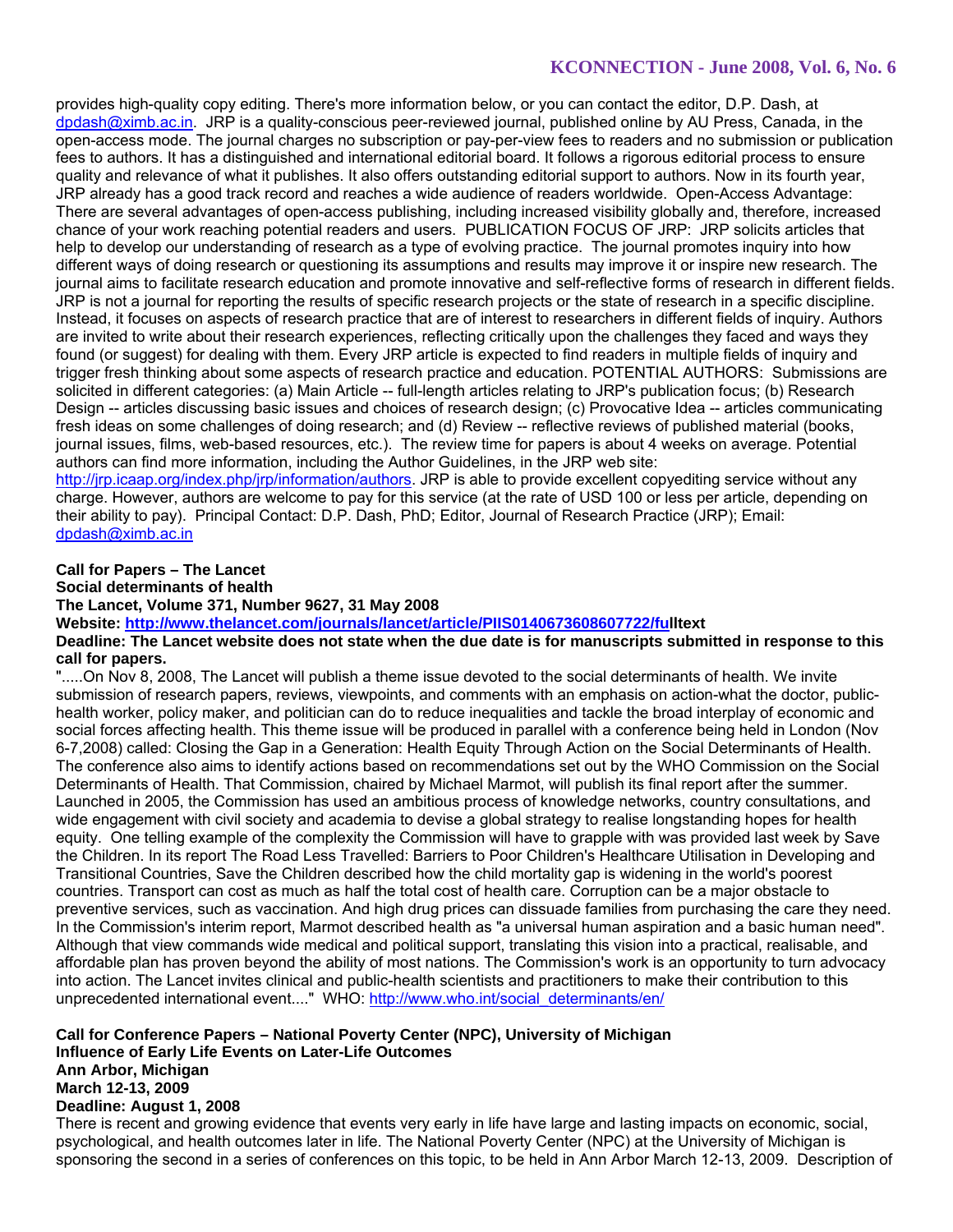the first conference which was held in December 2007, including the agenda and the papers presented, is available at the NPC web site: http://www.npc.umich.edu/news/events/early\_life/. If you are interested in presenting a paper at the conference, please submit by August 1, 2008, four copies of a 3-4 page abstract and your CV to the NPC, University of Michigan, G. R. Ford School of Public Policy, Weill Hall, 735 South State St., Ann Arbor, MI 48109. The abstracts will be reviewed by the conference organizers, and the most promising papers will be chosen to be presented at the conference. Travel, lodging and meal expenses for one author per selected paper will be provided by the NPC.

**‹ back to top ›**

# **CAREER DEVELOPMENT**

**Bureau of HIV/AIDS Prevention and Control, NYC Department of Health and Mental Hygiene Civil Service Title: City Research Scientist II -- TO FILL ASAP Office Title: Program Planner Area of Interest: Public Health Location: Manhattan Salary Range: \$65,847 to \$86,532 (full-time) Number of Positions: 1** 

Job Description: 1. Provides training and technical assistance (TA) to Ryan White Part A agencies and shares information on related issues to the NYC HIV Health and Human Services Planning Council (PC); 1a. Liaises with internal DOHMH Research and Evaluation (RE) Unit staff to gather information needed to inform the planning and implementation processes; 1b. Liaises with internal DOHMH PC staff in order to disseminate findings to the PC Needs Assessment, Integration of Care, and Priority Setting/Resource Allocation Committees; 2. Serves as subject matter expert in assigned Health Resources and Services Administration (HRSA) HIV service model categories; 2a. Conducts comparison analysis of service category RFP and agency scopes of services; 2b. Reviews and synthesizes HIV care and treatment research and program based information to assist in program modification, development, and evaluation; 2c. Communicates with other Ryan White Part A grantees on their systems of care and treatment to gather information to help inform evidencebased changes in the NYC Eligible Metropolitan Area (EMA); 3. Stays abreast of HIV/AIDS policy and legislative issues; 3a. Monitors policy issues through thorough reviews of major media sources; 3b. Keeps internal staff updated on key policy issues and how they impact our programs and services; 3c. Disseminates key HIV/AIDS policy issues to staff on a bi-weekly basis; 4. Provides strategic planning support to HIV Care, Treatment, and Housing management team; 4a. Actively participates in the production of and review reports, requests for proposals and grant applications related to Ryan White Part A services; 4b. Actively participates in both internal and external strategic planning sessions for HIV carerelated program implementation; 5. Supervises project officers, interns and support staff. PREFERRED SKILLS: Excellent written, oral and interpersonal skills; supervisory experience in program planning and implementation; computer experience; ability to handle multiple and diverse assignments. EXPERIENCE REQUIRED: 1. A Doctorate degree from an accredited college or university with specialization in an appropriate field of physical, biological, environmental or social science and one (1) year of full-time experience in a responsible supervisory, administrative or research capacity in the appropriate field of specialization; OR 2. A Master's degree from an accredited college or university with specialization in an appropriate field of physical, biological, environmental or social science and three (3) years of responsible full-time experience in the appropriate field of specialization, including one (1) year of full-time experience in a responsible supervisory, administrative or research capacity in the appropriate field of specialization; OR 3. Education and/or experience that is equivalent to (1) or (2) above. However, all candidates must have a master's degree in an appropriate field of specialization and one (1) year of full-time experience in a responsible supervisory, administrative, or research capacity as described in (2) above. TO APPLY: Email: asantell@health.nyc.gov a cover letter and CV. Position needs to be filled ASAP.

#### **Free & Clear, Inc., Seattle, WA Evaluation Director**

Free & Clear, Inc., located in Seattle, WA, is a leader in the field of tobacco cessation, providing services to more states, health plans and employers than any other organization. We have over 20 years experience developing, evaluating, improving and delivering evidence-based programs. The Clinical & Behavioral Sciences (CBS) unit at Free & Clear conducts NIH-level research with collaborators around the United States, as well as evaluation studies and statistical analysis for clients who purchase Free & Clear's services. Free & Clear is seeking to hire someone to lead the growth of our evaluation department. Primary responsibilities include managing the current evaluation and analysis staff (3-4 positions), overseeing and contributing to the design and execution of evaluations for clients, supporting the company's statistical analysis needs for business and research purposes, and managing the evaluation budget and current contracts/accounts. The candidate also will help generate revenue by securing new evaluation contracts and growing existing accounts. Candidates from different industries (e.g., business, government, or academic research centers) and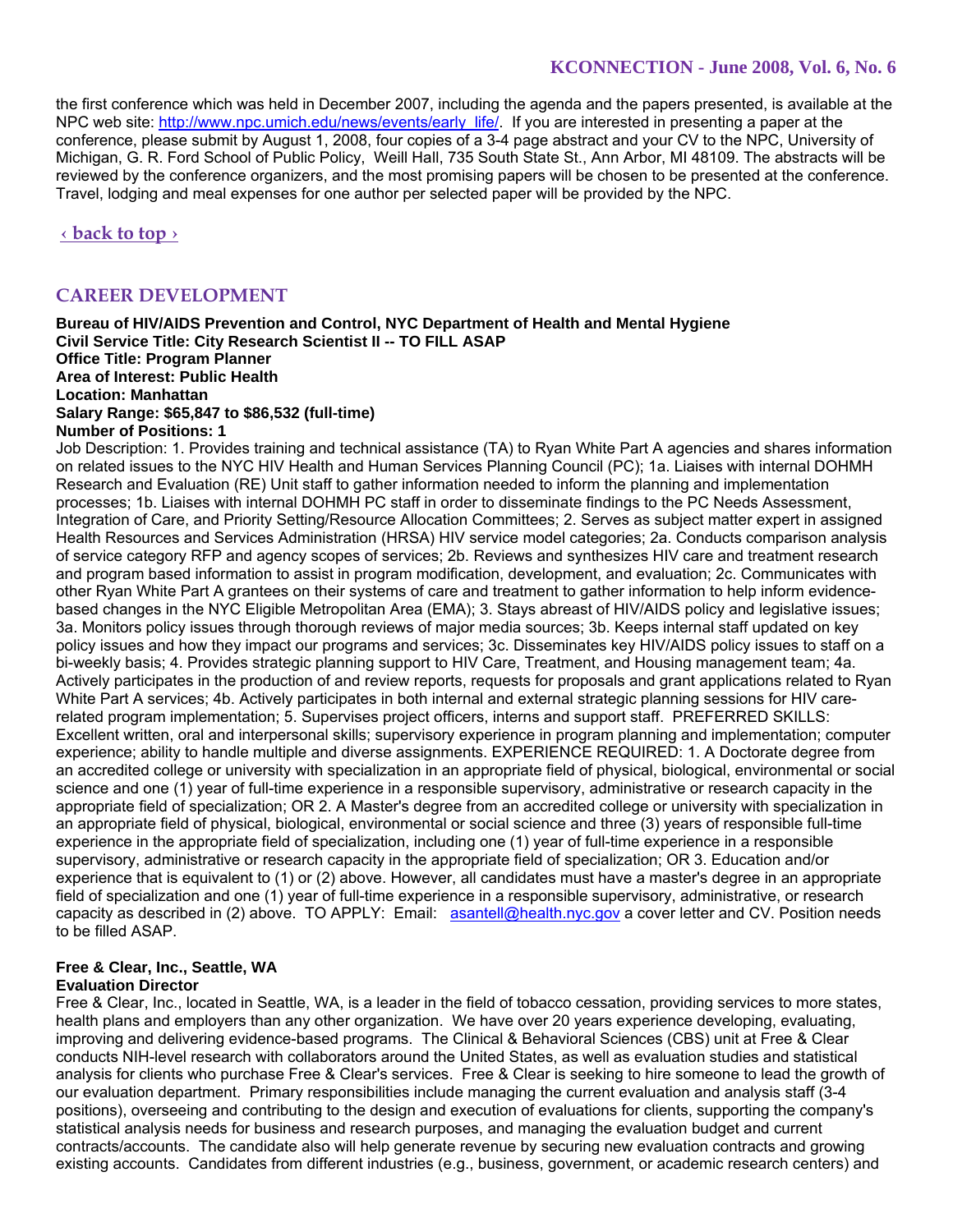disciplines (e.g., epidemiology, applied research, statistics) with relevant work experience are encouraged to apply. We welcome applicants who are relatively early in their career as well as those with a significant track record of achievement. We are in an active growth phase, with opportunity for advancement anticipated. This position reports to the Vice President of CBS. Masters-level advanced professional training and credentials are required, with doctorate-level preferred. Experience in research or quantitative program evaluation, statistical analysis planning and execution, combined with strong communication and organizational skills, are required. Management experience, specific expertise in health services or health improvement research/analysis, and experience working in a corporate setting would be ideal. Candidates must be abstinent from tobacco. The position is ideal for someone who enjoys working in a dynamic teamoriented environment which encourages individual growth, goal-oriented achievement, and creativity. The position provides the opportunity to see the results put in practice rapidly, design studies examining program success, and identify opportunities for improvement, while working directly with clients and other internal departments. To pursue this opportunity, send a letter of interest and résumé to Susan M Zbikowski, PhD, Vice President of Clinical and Behavioral Sciences, Free & Clear, Inc, 999 3rd Avenue, Suite 2100, Seattle, WA 98104, or email: susan.zbikowski@freeclear.com. For further information call Dr. Zbikowski at 206-876-2552. To learn more about Free & Clear, please visit www.freeclear.com.

# **Georgia State University**

## **Research Associate**

Georgia State University is hiring someone to help build its CBPR program. The position is guaranteed for one year, but there is the potential for a more long-term position if funding becomes available.

Please forward to anyone you think might be interested. Experience with CBPR is desired. If you have any questions, contact Yanique Redwood, Project Director, Accountable Communities: Healthy Together, Georgia State University, Institute of Public Health, at Phone: (404) 564-6933 or Email: yredwood@gsu.edu. Vacancy Number: 0600548. Position Title: Limited Term - Research Associate II Type of Position: Limited Term (6 months - 3 years) Department Institute Of Public Health. Duties: Research Associate will represent the Institute of Public Health on the Accountable Communities: Healthy Together community advisory board. The Accountable Communities: Healthy Together Partnership, is a community-based participatory research partnership that brings together community-based organizations, the local health department, a community health center, and other partners to conduct research and improve health outcomes in Neighborhood Planning Unit-V (NPU-V), a set of five low to moderate income neighborhoods in South Atlanta. Additionally, the Research Associate II will assist the partnership in redeveloping its structure, preparing proposals, preparing articles for publication, and implementing current research projects. Current research projects focus on access to mental health services, environmental degradation, and prisoner re-entry. Minimum Qualifications: Master's degree and one year experience or a combination of education and experience ( e.g. Bachelor's degree and three years experience.) Preferred Qualifications: Ph.D. (or other doctoral level degree) in public health, behavioral science or other fields related to urban health and urban issues. Experience and interest in working in partnership with community-based organizations. Excellent communication and collaborative skills. Research proposal development and publication history a plus. Evidence of past community-based participatory research experience is desired. Posting Date: April 7, 2008. Closing Date: Open Until Filled. Special Instructions to Applicants:

Salary Rate: \$48,000-\$65,000. Is this posting for internal applicants only? No Go to www.jobs.gsu.edu to apply.

# **Health Systems Research and Consulting Unit (HSRCU), Centre for Addiction and Mental Health, Toronto Ontario, Canada**

## **Postdoctoral Fellowship**

Applications are invited for a postdoctoral fellowship in the Health Systems Research and Consulting Unit (HSRCU) at the Centre for Addiction and Mental Health in Toronto, Ontario. This fellowship provides an opportunity to spend up to two years engaged in research in mental health and/or addiction services and policy research, with a strong focus on knowledge transfer and exchange. The HSRCU is a multidisciplinary group of research scientists and consultants whose primary objective is to generate and disseminate knowledge related to mental health and addiction services and policy. More information about the HSRCU can be found at:

http://www.camh.net/Research/Areas\_of\_research/Social\_Prevention\_Health\_Policy/health\_systems\_research.html. The fellow will be afforded opportunities to gain experience in all aspects of policy-relevant research, including grant writing. This fellowship is offered in partnership with the Mental Health Commission of Canada and the fellow will be invited to develop a research agenda that coincides with one or more of the Commission's priority areas. (More information about the Commission and its priorities can be found at: http://www.mentalhealthcommission.ca/mhcc.html). The fellow will be expected to author papers and reports and to engage in knowledge transfer and exchange with Commission members and other decisionmakers. Interested fellows may have opportunities to teach, although teaching is not a requirement. Funding for the second year of the fellowship will be contingent upon having met objectives set for the first year. The fellowship is open to candidates who hold a PhD in a social science discipline (e.g., sociology, anthropology, political science, policy analysis) or a professional degree (e.g., MD, JD) and significant social

science research experience. Candidates must demonstrate prior experience with mental health and/or addiction services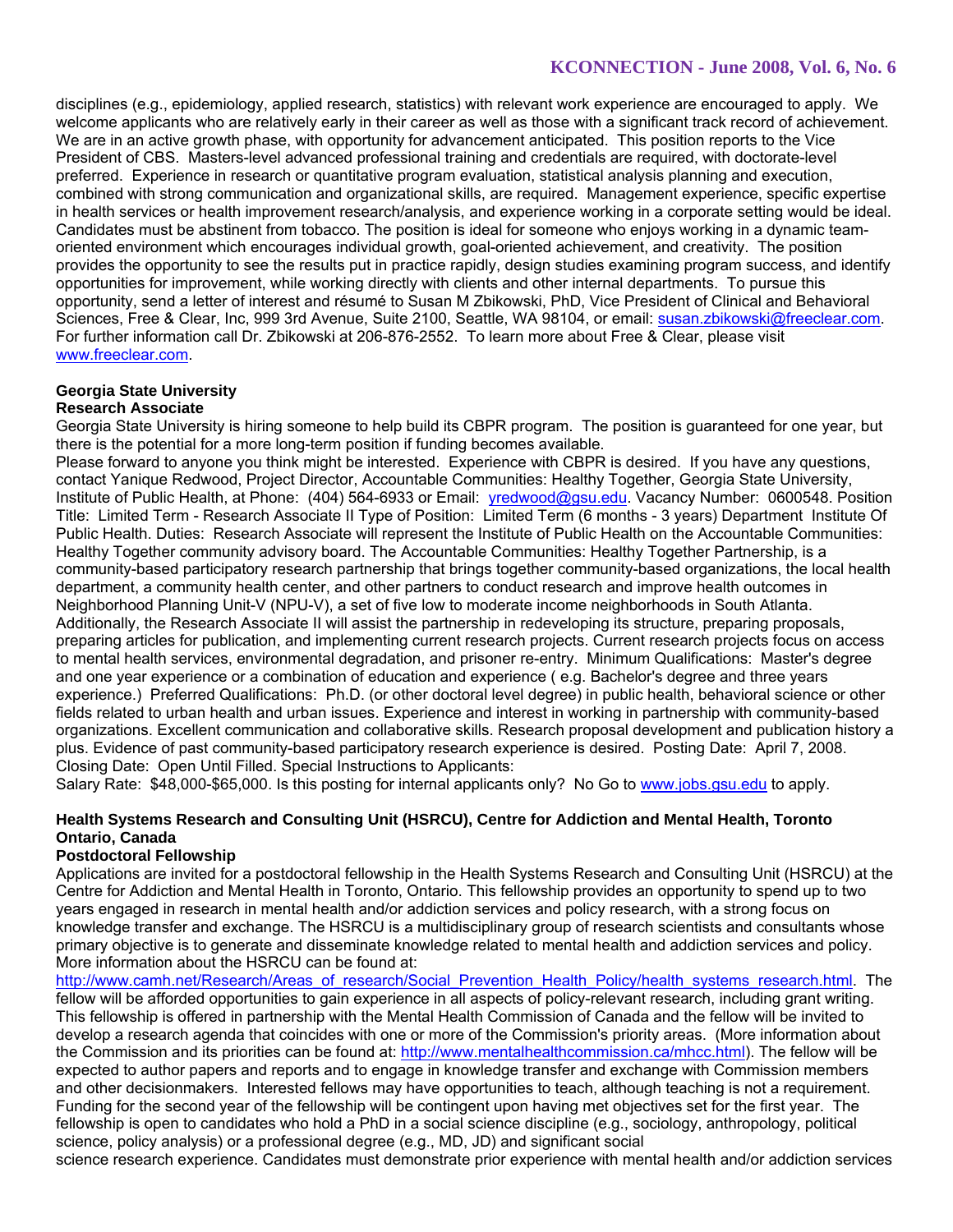and policy research or make a compelling case for why they wish to move into this area of specialization. The HSRCU particularly hopes to recruit a candidate with interests in issues of discrimination and human rights. Applications from qualified individuals with personal experience of mental illness or addiction are encouraged. Selection will be based upon the candidate's educational and professional background, research interests, and potential to contribute to the work of the HSRCU and the Mental Health Commission of Canada. Only those candidates with a reasonable expectation of having completed their graduate work and earned their degrees by the start date will be eligible. The fellowship begins September 2, 2008 and the annual stipend is \$42,000 plus \$5,000 for research expenses.

To apply, please submit a CV, names and contact information for four referees, and a letter detailing 1) experience/interest in mental health and/or addiction services and policy research and 2) a list of objectives for the fellowship period. Complete application materials are due June 16, 2008. They should be sent electronically to: Nora Jacobson, PhD, Scientist, Health Systems Research and Consulting Unit, Centre for Addiction and Mental Health, Assistant Professor, University of Toronto, nora\_jacobson@camh.net, 416.535.8501 ext. 4229. The HSRCU thanks all applicants, but only those selected for an interview will be contacted.

#### **Institute of Community Health and Research, New York University School of Medicine, New York, NY Health of the New Majority: Diversity, Diaspora, Disparities October 16-17, 2008**

*The Health of the New Majority: Diversity, Diaspora, Disparities*. October 16 – 17, 2008. Institute of Community Health and Research, New York University School of Medicine, New York, NY. Conference Objectives:

- · To provide a setting for researchers, practitioners, students, health professionals and the community to gain and share best practices, expertise, and knowledge gained toward the goal to eliminate health disparities;
- · To showcase the breadth and variety of initiatives and programs created to overcome health disparities in diverse U.S. populations;
- · To facilitate partnerships among diverse underserved communities and broaden collaborations within and beyond all professions, affinity groups, and public and private sectors to address common challenges in eliminating health disparities in the U.S.

The Call for Abstracts is forthcoming. Please visit http://www.med.nyu.edu/ichr/ for more information in the coming weeks or contact simona.kwon@nyumc.org.

## **International Women's Health Coalition (IWHC)**

# **Senior Program Officer, International Policy and Advocacy**

The International Women's Health Coalition (IWHC) brings pioneering ideas to the forefront of negotiations on women's rights and health. Based in New York City, IWHC plays an active role at the United Nations, international conferences, with governments and global health policymakers to defend women's right to sexual and reproductive health information and services. Please visit the website: www.IWHC.org. The Senior Program Officer will provide leadership to IWHC's advocacy to influence global health policies, programs and budgets to prioritize sexual and reproductive rights and health. Duties include: assess global initiatives and agencies for relevance to sexual and reproductive health; cultivate relationships with colleagues to develop dynamic coalitions and working groups; maintain substantive knowledge of issues, policies and networks; write and present on primary topics; collaborate with regional program officers to coordinate with their policy strategies at the national and regional levels; and, contribute expertise, perspective and input to IWHC's overall program, strategy, and organizational development. Successful candidates must have: 8 or more years of experience in international or global health; a Masters level degree or equivalent; be able to travel internationally; and have a demonstrated commitment to contemporary political, gender and human rights work. Please submit cover letter and resume to: Leadership Recruiters, Email: leadrecruit@gmail.com.

### **National Institutes of Mental Health Public Reviewers for Research Grant Applications Deadline: July 1, 2008**

We are delighted to report that the National Institute of Mental Health, one of the institutes that comprise the National Institutes of Health, (NIMH, http://www.nimh.nih.gov/) is seeking individuals interested in serving as public participant reviewers of research grant applications. NIMH has involved public reviewers as full voting members on committees reviewing mental health interventions and services research applications for the past nine years. The Institute has found that input provided by public reviewers adds important perspective and sensitivity to the review process and helps to ensure the public health relevance of funded grants. Periodically, the NIMH invites members of the public to attend a full day training session to acquaint them with the responsibilities of serving as a public reviewer. What Do Public Reviewers Do? Public reviewers read and provide written critiques (usually 1-3 paragraphs) of grant applications. Their critiques focus on the strengths and weaknesses of the applications ability to contribute to knowledge about public health, the feasibility of the researchers plans to engage, recruit and retain participants in a study, outreach efforts to special populations, and issues pertaining to the safety of research participants. At review meetings, public reviewers join the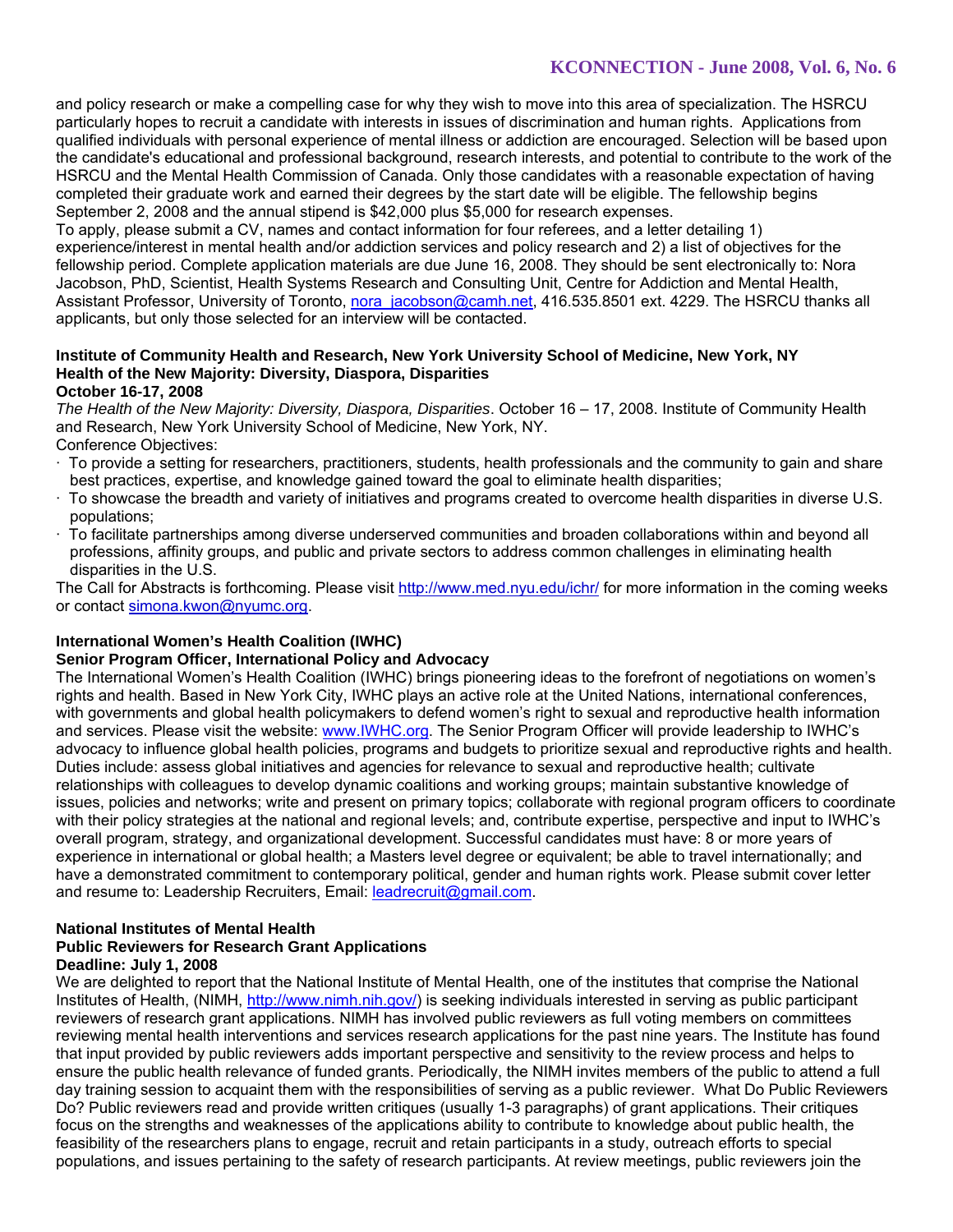discussion of applications with scientific reviewers and vote on the merit of each application discussed. Review meetings are typically held in the Washington, DC area or by telephone conference call. Who Are Public Reviewers? Individuals selected to serve as public reviewers typically have had some involvement with mental health care as consumers, family members, mental health professionals, members of advocacy groups, educators, etc. Public reviewers will typically meet one or more of the following criteria: - experience with mental disorders, e.g., as a person with a mental disorder, a family member, caregiver, or supporter of such a person; - experience with mental disorders as a mental health care practitioner, payer or policy maker; - experience as a research participant in studies of mental disorders; - community service involving representation of the interests and perspectives of people with mental disorders, e.g., service on mental health boards or committees, relevant publications, or presentations. When is the Orientation Workshop Scheduled? The Public Reviewer Training Workshop is scheduled for September 15, 2008 from 9-5 in the Washington, DC area. If you are selected to attend the workshop, NIMH will pay for travel, lodging, per diem expenses and provide a \$200 honorarium all in accordance with Federal regulations. What To Do If You Are Interested or Know Someone Who Is? Interested individuals should respond by email to Dawn Smith at smithdaw@mail.nih.gov. Please include a copy of your resume and a brief letter highlighting your area(s) of interest and history of involvement with mental health issues. Please include Public Reviewer Training in the subject line of your email. In considering candidates, NIMH is looking for: 1. past participation in decision making bodies at a national, state, or local level; 2. experience with clinical trials or the protection of human participants; 3. an understanding of the need to include gender and geographic diversity, underrepresented ethnic and racial groups, and individuals from socially, culturally, economically, or educationally disadvantaged backgrounds in any study that involves human participants; 4. gender, geographic, racial and ethnic diversity among reviewers; 5. evidence of oral and written expression skills; 6. availability to participate in review meetings; 7. comfort and skill in using the internet and email 8. service, advocacy, policy setting, or other firsthand experience with the mental health care system. If you are chosen to attend the training and participate, you will then be added to NIMH's roster of potential public reviewers. Inclusion on the roster means that over two years time, you are likely to be asked to serve as a public reviewer. Expressions of interest will be accepted until July 1, 2008. Invitations to attend the orientation will be extended by August 1, 2008.

#### **NYC Department of Health and Mental Hygiene (DOHMH) Director of Quality Informatics**

The Primary Care Information Project (PCIP) is a multifaceted program to support the adoption and use of Electronic Health Records (EHRs) among primary care providers in NYC's underserved communities. Its mission is to improve population health through appropriate technology and health information exchange. To find out more about this ground breaking initiative, visit us at www.nyc.gov/pcip. The Center for Disease Control and Prevention awarded the NYC Department of Health and Mental Hygiene (DOHMH) a Center of Excellence in Public Health Informatics grant designed to integrate the healthcare and public health information domains. The New York City Center of Excellence in Public Health Informatics is a collaborative effort led by the DOHMH and supported by the Columbia University Department of Biomedical Informatics and the Institute for Urban Family Health, a network of Federally Qualified Health Centers. The DOHMH is looking for a Director of Quality Informatics to \* Oversee the design and implementation of point of care clinical decision support systems and related tools that will be developed around

the DOHMH's Take Care New York health priorities. \* Provide medical informatics expertise and perspective to support research concerning the optimization and effectiveness of the clinical decision support tools. \* Conduct research concerning the feasibility of incorporating epidemiologic data into clinical decision support tools. \* Work with clinical partners to develop, implement and evaluate electronic health record enabled quality improvement interventions. \* Write scientific manuscripts and presenting at scientific meetings. For further detail about this fantastic opportunity, and to apply online, please visit www.nyc.gov/health/careers, and search JVN # 122372.

#### **Robert Wood Johnson Foundation Evaluation Fellowship Program Deadline: June 30, 2008**

As a young professional from communities traditionally underserved or under-represented preparing to launch a career, you may be wondering how you can be of service to your community and the wider society. There are many avenues through which you can make a difference. As an exciting option, the Robert Wood Johnson Foundation Evaluation Fellowship Program offers you the opportunity to explore the field of evaluation and research as a possible career path in public service. Evaluators and researchers play an important role in the non-profit sector. They advance effective service delivery by studying grounded theory, how it is carried out through practice strategies, and the impacts of these on populations and communities, especially in traditionally underserved and under-represented groups. As applied researchers, evaluators help foundations, government agencies and non-profits to advance effective practice by providing important evidence through diverse research and evaluation approaches. Bringing together evaluation academic and practice oriented skill sets of a unique partnership of Duquesne University and the OMG Center for Collaborative Learning, the RWJF Evaluation Fellowship Program is a deliberate step to bolster a continuum of evaluation career building and retention opportunities for people of color and under-represented groups. This call for applications invites recently graduated students in various fields of expertise to submit applications for the first year cohort, beginning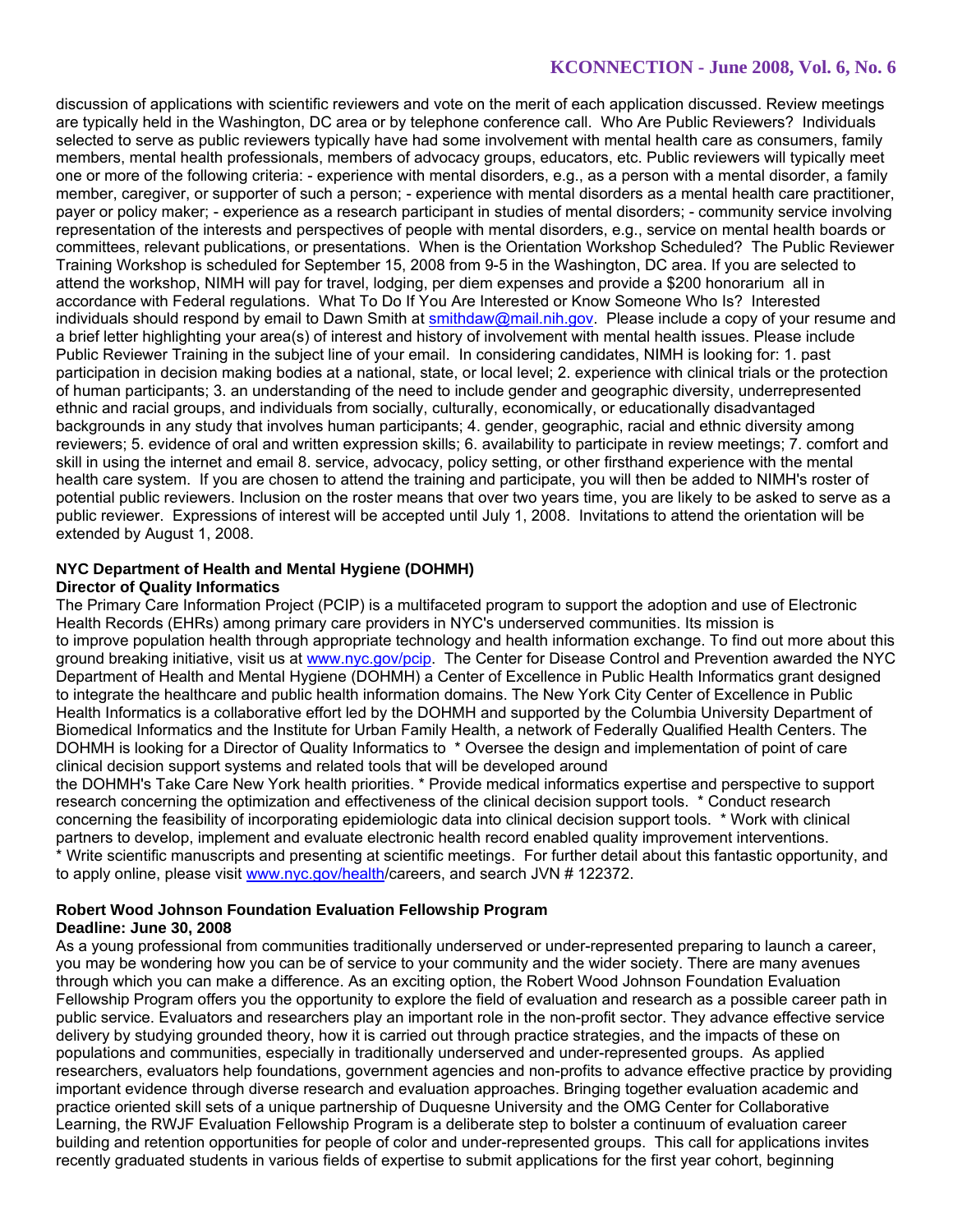January, 2009 through December, 2009. What are the expectations and requirements of RWJF Evaluation Fellows? The RWJF Fellow will receive a year-long, full-time, paid placement in an organization where he or she will work on projects that will build his or her skills in evaluation and research. The Fellows program will attempt to place the Fellow in a locality of his or her choice, but the Fellow must express a willingness to relocate, as necessary. Along with a paid placement, fellows will receive travel support to attend the four training seminars including the American Evaluation Association annual meeting during the course of the year. During the time of the fellowship, the RWJF Fellow will assist with and be part of teams engaged in program or project research and evaluation.

Primary responsibilities are to participate in assigned research projects, assist in the development and conduct of surveys, questionnaires, and interview protocols, to collect, analyze, and interpret findings, and to write and produce written reports and other documents. The RWJF fellow will report to a supervisor assigned by the placement organization. Who can be a RWJF Evaluation Fellow? The RWJF Evaluation Fellow will have at least a Masters degree in health and healthcare, urban planning, education, non-profit management, public policy, or other social sciences fields. He or she will have some experience, knowledge, and problem-solving capability in one or more substantive areas, including but not limited to social change, advocacy, education reform, arts and culture, environment, health, and human service systems. The RWJF Evaluation Fellow will have strong written and oral communication skills, be familiar with qualitative and/or quantitative data collection methods and analysis, and demonstrate knowledge of word processing and other software or database programs. In addition, he or she will be willing to travel, as required by the placement firm. What is the timeline for the placement of RWJF Evaluation Fellows? Announcement of selected RWJF Evaluation Fellows for January, 2009 will be mid-October, 2008 to follow review of application materials and interviews. To request an application, contact: Rosemary Rynn, Department of Foundations and Leadership, School of Education, Duquesne University, 600 Forbes Avenue, Pittsburgh, PA 15282-0540, (412) 396-5568 voice, (412) 396-1681 fax, rynn@duq.edu email, or further information about the program, contact: Rodney Hopson, (412) 396-4034, hopson@duq.edu; Gerri Spilka, (215) 732-2200 x232, gerri@omgcenter.org, Vivian Figueredo, (215) 732-2200 x233, vivian@omgcenter.org.

#### **The Robert Wood Johnson Foundation Health & Society Scholars 2008-2009 Call for Applications**

The 2008-2009 Call for Applications for the Robert Wood Johnson Foundation Health & Society Scholars program has just been released and is available at the following link: http://www.rwif.org/files/applications/cfp/HSS0809\_cfp.pdf. The program designed to build the nation's capacity for research, leadership and policy change to address the multiple determinants of population health. The program is based on the principle that progress in the field of population health depends upon multidisciplinary collaboration and exchange. Its goal is to improve health by training scholars to: 1. investigate rigorously the connections among biological, genetic, behavioral, environmental, economic and social determinants of health; and 2. develop, evaluate and disseminate knowledge and interventions that integrate and act on these determinants to improve health. The program is intended to produce leaders who will change the questions asked, the methods employed to analyze problems, and the range of solutions to reduce population health disparities and improve the health of all Americans. Participating universities are: Columbia University, Harvard University, University of California, San Francisco, University of Pennsylvania, and University of Wisconsin. To be eligible, scholars must: \*(have completed doctoral training by the time of entry into the program (August or September 2009) in one of a variety of fields including, but not limited to, the behavioral and social sciences, the biological and natural sciences, health professions, public policy, public health, history, demography, environmental sciences, urban planning, engineering and ethics; \*have significant research experience; \*clearly connect their research interests to substantive population health concerns; and \*be citizens or permanent residents of the United States or its territories. Learn more about the program at www.healthandsocietyscholars.org.

#### **U.S. Health Left History Center The Lear Fellowship for Medical History Students Deadline: July 1, 2008**

The U.S. Health Left History Center is pleased to announce the availability of the Lear Fellowships to further the investigation of the history of U.S. health activism using the U.S. Health Activism History Collection at the University of Pennsylvania Rare Book and Manuscript Library as well as other relevant resources. Two fellowships of \$1000 will be awarded annually. If the fellow is not in commuting distance of Philadelphia the documented costs of travel and two weeks residence will also be defrayed (maximum \$2,000). In addition to conducting research, fellows will submit a report of the research completed no later than one year after receipt of the fellowship (this may be posted on the website of the History Center or published in its newsletter). The U.S. Health Activism History Collection gives priority attention to classism, racism and sexism in the health field and major reform of the health care delivery system including national legislation, as well as to the health and medical aspects of poverty, labor unions, civil and human rights, women's movements, Left political parties, grass-roots human services, red witch hunts, L/G/B/T issues, and international peace and progressive people's solidarity campaigns. Eligibility: Applicants must have been or be enrolled in a college/university degree program. Time schedule: The deadline for the receipt of applications is July 1.

Awards will be announced September 1 and will apply for the subsequent twelve months. Applications (both PDF and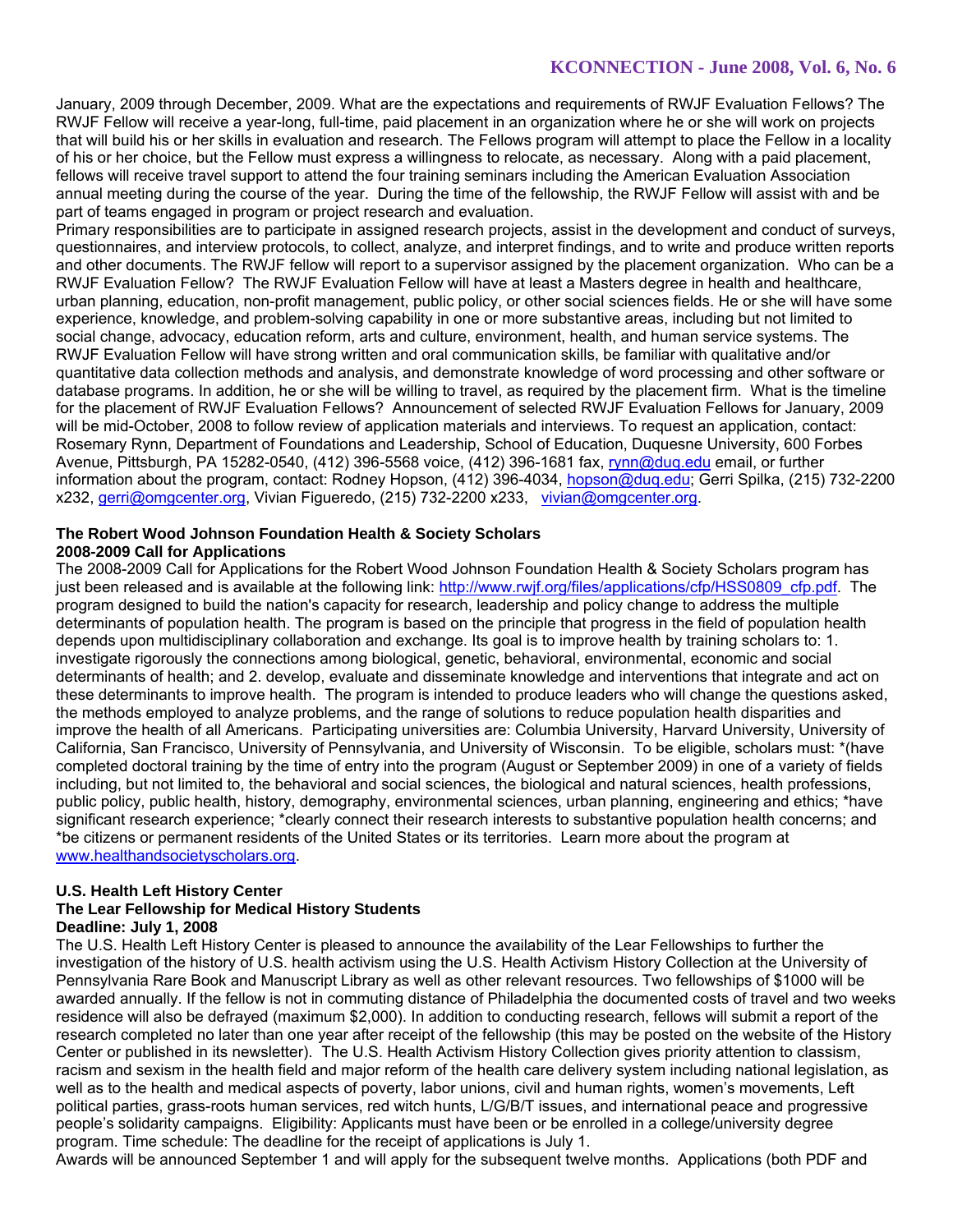hard copy) must include: 1. a project description of no more than 3 double-spaced pages in 12-point font indicating the purpose and methodology of the research and the historical materials to be consulted; preference will be given to projects that are likely to be useful to current and future U.S. health activists; 2. a curriculum vitae of no more than 2 pages; 3. a proposed budget for travel and residence (two weeks maximum) for applicants not in commuting distance of Philadelphia; 4. the name of one reference who has agreed to send a supporting letter directly to the History Center by July 1. Submissions may be made either by mail or email to: The U.S. Health Left History Center, 206 N. 35th St., Philadelphia, PA 19104-2429, Email: wilear@critpath.org. For more information please

contact: Walter J. Lear, M.D., Director, U.S. Health Left History Center, 215-386-5327.

### **University of Buffalo**

## **Dean for the School of Public Health and Health Professions**

Last month Vice President David L. Dunn convened and charged the search committee to select a new dean for the School of Public Health and Health Professions. I am pleased to inform you that we are now beginning our recruitment efforts in earnest. A position description has been developed and is posted on the search site at http://www.buffalo.edu/sphhp-dean/profile.shtml. Advertisements will begin to appear in a variety of print and electronic journals in the near future. As chair of the search committee, I am writing to you today to invite your nominations of candidates for this important position in the school of Public Health and Health Professions. Candidates should be committed to collaborative leadership in higher education and the broader public health and health professions community. Candidates should also possess strong and effective communication and management skills, and must have earned a doctorate or equivalent degree and credentials in teaching, research and service appropriate to the rank of full professor in a major research university. Please send your confidential nominations to Dr. Ilene Nagel and Mr. Brian Bloomfield, consultants to the search committee, at ubsphhp-dean@russellreynolds.com.

#### **University of California, Berkeley, Alcohol Research Group, School of Public Health Postdoctoral Fellowships: Graduate Research Training on Alcohol Problems**

The Alcohol Research Group (ARG) is currently accepting applications for one and two year postdoctoral fellowships sponsored by the National Institute on Alcohol Abuse and Alcoholism (NIAAA) for research training in alcohol studies. These fellowships are oriented toward the pursuit of basic and applied social science or epidemiological alcohol research and are not seen as appropriate for persons interested in clinical practice. Training emphasizes the epidemiology of alcohol consumption and alcohol use disorders (e.g. drink size, effects of moderate drinking, ethnic and gender differences, trends over time, and validation of self-report), health services research (alcohol treatment, Alcoholics Anonymous, welfare and criminal justice systems, and emergency rooms), current topics in alcohol research, and innovative statistical methodologies (geocoding and latent growth curve models). For more info: http://www.arg.org/training.html.. Stipends range from \$36,996 to \$51,036 DOE. Partial health insurance and a \$1200 travel budget are provided. Applications are accepted year-round. Applicants must be U.S. citizens or permanent residents who have earned a doctoral degree or are within 3 months of filing. Visit the website or contact Tina Noren, Training Program Administrator, at tnoren@arg.org for additional information. Predoctoral fellowships are also available to UC Berkeley Students.

## **University of Massachusetts, Lowell**

#### **Program Evaluation Consultant**

# **"Protección en Construcción: Lawrence Latino Safety Partnership"**

# **Deadline: July 1, 2008**

1. TIMEFRAME AND TERMS: The evaluation activities for this project are scheduled for August 15, 2008 through July 31, 2012. The initial contract will be for one year, renewable for the remaining project period if agreed to by the evaluator and the project principal investigator. We anticipate approximately 120 hours per year work by the evaluator, at a rate of \$80 per hour plus reasonable expenses.

2. QUALIFICATIONS SOUGHT: Required -- • Record of academic publications in the evaluation field; • Proficiency in written and spoken Spanish and English; • Availability for in-person meetings in Lowell and Lawrence, Massachusetts, as well as telephone and e-mail communication as scheduled; • Positive references from previous evaluation activities: • Willingness to collaborate with other researchers in defining outcomes, indicators, and data collection protocols for a study that has already been designed and initiated; • Willingness to share ownership of results and authorship of resulting publications; Desired -- • Record of evaluations of community-university partnerships; • Record of evaluations of public health intervention projects.

3. BACKGROUND: DESCRIPTION OF "Protección en Construcción: Lawrence Latino Safety Partnership": Protección en Construcción is a five-year research project (begun in September, 2007) funded by the National Institute for Occupational Safety and Health (NIOSH). Project partners are the Mayor's Health Task Force of Lawrence, Massachusetts; Work Environment Department of the University of Massachusetts Lowell; Laborers International Union Local 175; and JSI Research and Training Institute, Inc.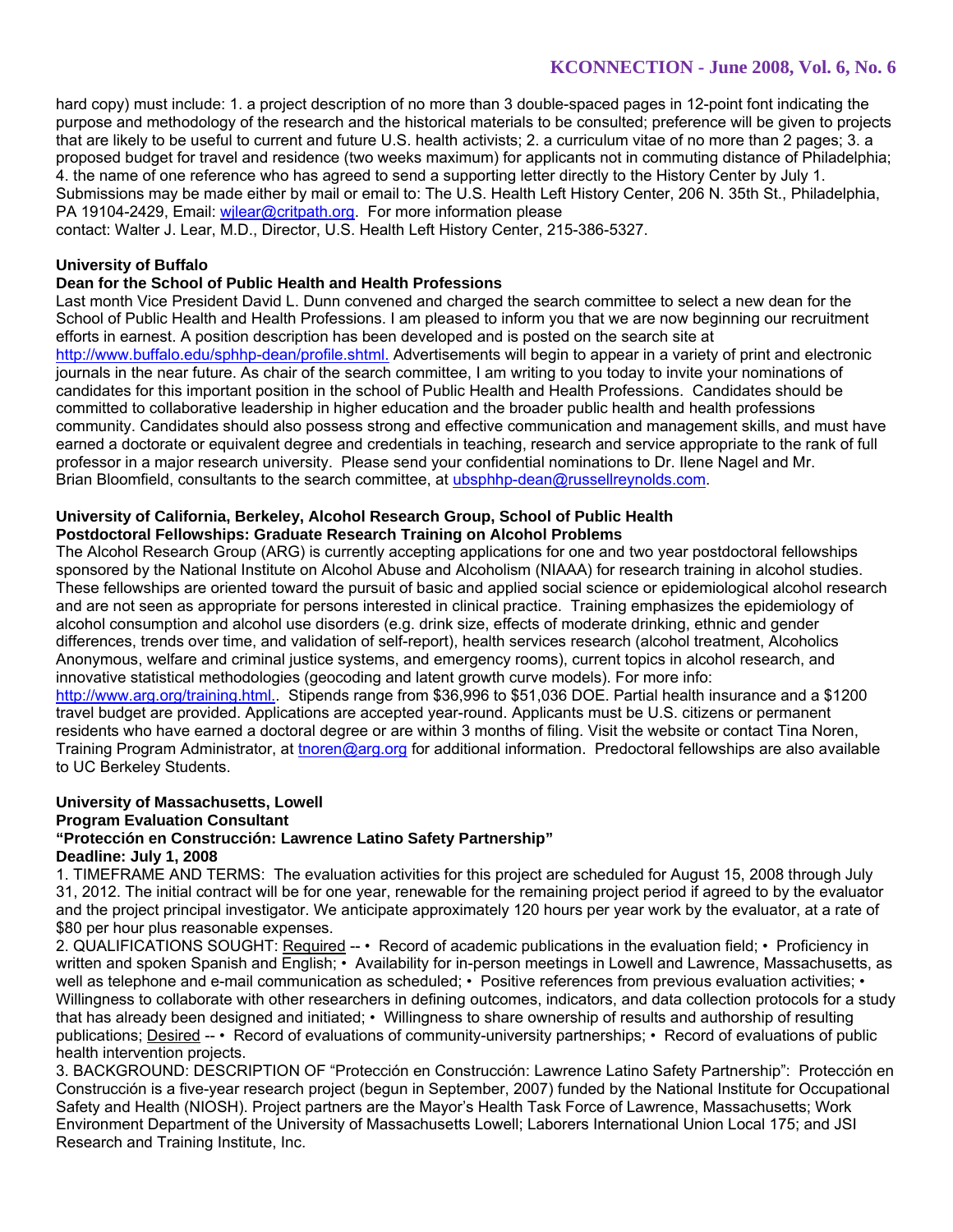PROJECT ABSTRACT: the aims of this project are to develop and maintain a community-based partnership committed to improving construction safety and health in Lawrence, Massachusetts, an area with a largely Hispanic immigrant workforce and contractors with varying levels of knowledge and resources; apply a community-based participatory approach to adapt organizational and technical interventions for fall prevention and silica exposure prevention to the study setting; implement the interventions developed and evaluate their effectiveness at reducing silica exposure and fall hazards; diffuse effective approaches to protecting Hispanic construction worker health throughout the Lawrence metropolitan area; and institutionalize a community-university-employer-labor partnership that combines the skills and resources of all members to protect the health of vulnerable workers over the long term. The research design follows a 12-stage process adapted from community-based participatory research for workplace intervention studies. It systematically involves community, university, business, and labor partners in all stages of the research from community assessment and problem definition through intervention development, data collection, and dissemination of findings. Hispanic construction workers, a growing percentage of the U.S. workforce, suffer exceptionally high rates of fatal and disabling falls at work, yet few programs have demonstrated success at reducing fall hazards. Hispanic workers are also exposed to high levels of dusts, such as silica, that are associated with disabling and fatal lung diseases. The social, cultural, economic, legal, and linguistic issues confronting Hispanic construction workers present challenges and opportunities to developing innovative occupational health interventions. MAJOR PROJECT AIMS:

Aim 1. Develop and maintain a community-based partnership committed to improving construction safety and health in Lawrence, Massachusetts, an area with a largely Hispanic immigrant workforce and contractors with varying levels of knowledge and resources.

Aim 2. Apply a community-based participatory approach to adapt organizational and technical interventions for fall prevention and silica exposure prevention to the study setting.

Aim 3. Implement the interventions developed and evaluate their effectiveness at reducing silica exposure and fall hazards.

Aim 4. Diffuse effective interventions for Hispanic construction worker health through the Lawrence area.

Aim 5. Institutionalize a community-university-employer-labor partnership that combines the skills and resources of all members to protect the health of vulnerable workers over the long term.

Aim 6. Evaluate the community-based participatory process.

4. PURPOSE OF THE EVALUATION AND MAIN AUDIENCE: We are seeking an evaluator to fulfill the objectives of Aim 6: Aim 6. Evaluate the community-based participatory process.

Specific Objectives of Aim 6:

a. Conduct internal evaluation of goals set and met, obstacles and opportunities for effective collaboration, and recommendations for sustaining the partnership.

b. Conduct external evaluation through in-depth semi-structured interviews to assess components of effective CBPR: participation, enhancement of relationships, capacity building, empowerment, policy.

c. Conduct external evaluation through in-depth semi-structured interviews to assess level of community participation at each stage of the CBPR process.

The evaluator will collaborate with the principal investigator to design approaches to meet Objective a. The evaluator will be principally responsible for fulfilling Objectives b. and c.

The desired outcomes of the evaluation are:

- A logic model that makes explicit project partners' underlying theory of change and expectations for the project
- Regular feedback to project partners about progress towards meeting goals, obstacles and opportunities identified, and recommendations for increasing effectiveness
- Findings useful for other community-university partnerships for health in enhancing their program effectiveness Examples of questions to be addressed:

What worked well in the partnership process?

What should be changed?

What have we learned about building and maintaining a community-university partnership?

What have we learned about engaging community members to prevent fall and silica hazards?

The main audiences for the evaluation results will be the project partners themselves as well as researchers involved in other university-community partnerships for health.

5. SCOPE OF SERVICES: The evaluator will: • Meet with researchers at UMass Lowell (UML) to develop a logic model based on the theory of change underlying the project, as well as indicators corresponding to the components of the logic model. • Collaborate with UML researchers to define outcomes of the partnership process to be included in the partnership evaluation process (e.g., participation, enhancement of relationships, capacity building, empowerment, products, and policy), and indicators of those outcomes. • Collaborate with UML researchers to develop measurement instruments and protocols for assessing the indicators of the partnership process on at least an annual basis. • Meet with all project partners to explain logic model, partnership measures, instruments, and protocols. • Take the leading role in implementing external evaluation protocols, including surveys and in-depth interviews or other activities defined. (Research assistants will be available to perform tasks such as transcription, coding, and tabulation of results.) • Produce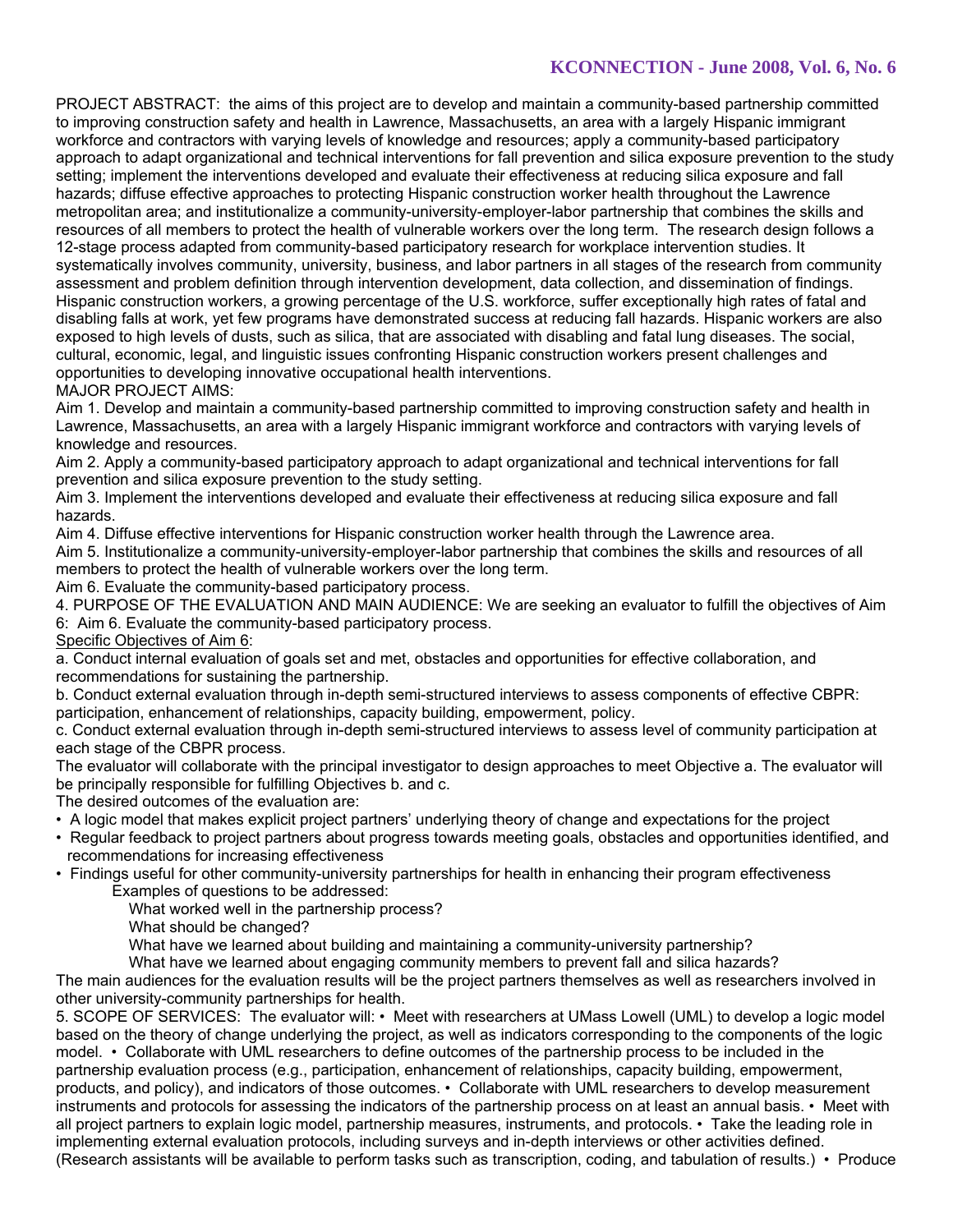a brief annual report on evaluation activities and outcomes and present to project partners annually. • Collaborate with UML researchers on an academic article describing the overall results of the evaluation at the end of the project. 6. APPLICATION PROCEDURE: Please submit the following documents by mail or by e-mail to Principal Investigator Lenore Azaroff by July 1, 2008: 1. Statement of interest and qualifications; 2. Curriculum vitae; 3.List of at least three references with contact information; 4. Sample of written results from previous evaluation. We will interview a selection of candidates who best meet the qualifications listed in Section 2, above. Please contact Lenore Azaroff with any questions. Lenore Azaroff@uml.edu, (978) 934-2587, Fax: 978-452-5711.

### **University of New Mexico, Department of Sociology in partnership with the Robert Wood Johnson Foundation Center for Health Policy**

**Medical Sociology Position Announcement (open rank – Assistant, Associate or Full Professor)**  The Department of Sociology in partnership with the Robert Wood Johnson Foundation (RWJF) Center for Health Policy at the University of New Mexico (UNM) invites applications for an open rank (Assistant, Associate or Full Professor) faculty appointment in Sociology with a possible starting date in Spring 2009. Tenure status is subject to negotiation depending on qualification. The Department of Sociology at UNM offers a comprehensive program of undergraduate and graduate studies that focus on themes in criminology, comparative sociology, Latin American society, race/ethnic relations, gender, family, social policy, health and wellness, and human services. Faculty members and students conduct research on major sociological issues of global, national, and regional significance. The Department provides expertise and community service through applied projects, public lectures, and consultation. By addressing issues of importance to diverse populations, faculty and students in the Department devote special attention to the Southwestern region and the unique conditions of New Mexico. The Department accomplishes its mission partly through affiliation with the Institute for Social Research, the Latin American and Iberian Institute, and the Center on Alcoholism, Substance Abuse and Addictions. The RWJF Center for Health Policy aims to increase the number of Hispanic and Native American PhD graduates in the social sciences with expertise in health policy. According to the Center's mission, these graduates will participate as leaders in achieving progressive changes in US health policies at the national level. In January 2007 RWJF awarded initial and renewable funding of \$18.5 million for the first five years. The Center will serve as a national resource for minority health policy research and will provide a voice for Hispanics, Native Americans, and other underrepresented groups in health policy discussions. In its educational and research goals, the Center fosters collaboration among the social science departments in the College of Arts and Sciences (Economics, Political Science, and Sociology) and Health Sciences Center (Medicine, Nursing, Pharmacy, and Public Health). The successful candidate will be a scholar chosen on the basis of strength and breadth of performance, according to the following selection criteria: 1) active research agenda and publication history congruent with the missions of the Department of Sociology (http://www.unm.edu/~socdept) and the RWJ Center (http://rwjf.unm.edu); 2) academic preparation and ability to teach

graduate and undergraduate courses in sociology and any of the following areas of specialization: medical sociology, demography, epidemiology, public health, and health policy; and 3) ability to supervise graduate students, in studies leading to the doctoral degree in sociology, with a focus on health policy. Preference will be given to candidates with a strong background in interdisciplinary and community-oriented research in medical sociology, public health, and/or health policy pertinent to Hispanic/Latino or Native American populations. Minimum qualification is a doctoral degree in sociology, demography, social epidemiology, public health, or a closely related field, to be awarded by August 15, 2008. The search deadline has been extended to September 19, 2008, but applications will be accepted until the position is filled. A complete application should include: 1. a signed letter describing the applicant's qualifications and objectives, 2. a curriculum vitae, 3. at least two pertinent journal articles or chapters, published or in press, 4. a brief statement research agenda, and 5. at least three letters of recommendation. Please provide all contact information including e-mail address. Address applications and inquiries to: Professor Roberto A. Ibarra, Chair, Search Committee, Department of Sociology, MSC05-3080, 1915 Roma NE, room 1103, 1 University of New Mexico, Albuquerque, NM 87131-0001, Phone: 505.277.2501, Fax: 505.277.8805, E-mail: raibarra@unm.edu.

#### **University of North Carolina, Chapel Hill, NC Gillings Visiting Professor**

One of the priority areas for these visiting professorships is health disparities.

## http://www.sph.unc.edu/content/view/6746/5526/

Visiting Professorship (Chapel Hill, NC) Job Posting Date: May 27, 2008 Application Deadline: Open Until Filled GILLINGS VISITING PROFESSORSHIP ANNOUNCEMENT: The University of North Carolina at Chapel Hill School of Public Health invites public health officials from health departments, think tanks, businesses, non-government organizations and academic institutions located across the country and around the world to apply for a Gillings Visiting Professorship (GVP) at the School. The purpose of the GVPs is to enhance the School's intellectual climate by creating a synergy of ideas and exposing faculty, staff and students to alternative ways of thinking, new methodologies and different perspectives and disciplines. GVPs serve as part of our innovation teams for one to two years.

Funding guidelines for visiting professorships are posted online at http://www.sph.unc.edu/accelerate.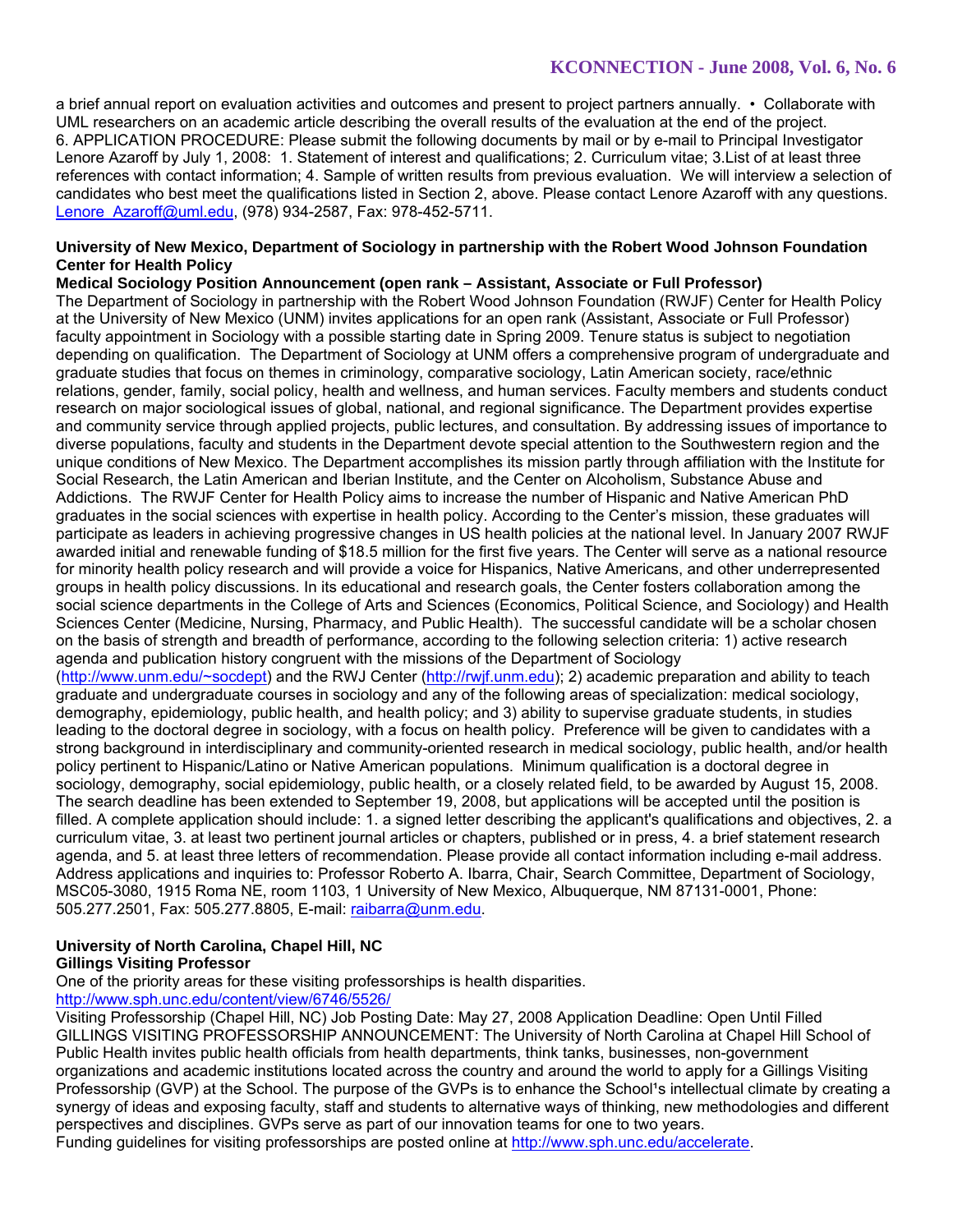# **‹ back to top ›**

# **CONFERENCES AND EVENTS**

#### **The Center for Leadership Education in Maternal and Child Public Health, University of Minnesota, School of Public Health**

**10th Annual MCH Summer Institute on Health Disparities** 

**Promoting Health Equity: Family centered program development and advocacy Continuing Education and Conference Center, University of MN, St. Paul Campus** 

**June 12, 2008, 8:00a.m. - 4:45p.m.** 

Focus of Institute: The experience of "family" is diverse and complicated. While the composition and nature of family varies among individuals, it is universally true that the family influences an individual's core identity. It is through family that we experience profound strength, support, joy, and sorrow. Because family is such a driving force in defining who we are, family should be at the heart of health policy and program development. The institute will provide an opportunity to discuss how the universal experience of family—and its diverse definitions—can be integrated into family-centered programs and policies that enhance family resilience and improve individual and population health. We will also affirm that family-centered care is fundamental to health equity: individuals who are at social disadvantage can thrive when programs and policies strengthen and support their core support systems. Institute Objectives:

•To understand how to integrate the diverse definitions of family in health program and policy development • To reflect on the association of family-centered approaches and the principles of health equity • To identify innovative programs and policies that support families and capitalize on family assets • To examine examples of evidence-based family-centered health policy and program development • To develop skills in family-centered advocacy and message framing • To review the barriers and opportunities associated with family health needs. Keynote Speakers: Maureen Reed, MD, Dr. Maureen Reed has dedicated her career to delivering better health outcomes for Minnesotans and is a former Medical Director of HealthPartners. Dr. Reed is a nationally sought speaker on health care quality, health care improvement and patient safety. Dr. Reed served on the University of Minnesota's Board of Regents from 1997-2005 (and chaired the Board from 2001-2003). In addition to her clinical and administrative expertise, Dr. Reed extended her advocacy and policy skills as Peter Hutchinson's running mate in Minnesota's 2006 gubernatorial race. Dr. Reed graduated from the University of Minnesota Medical School, where she also completed her residency in internal medicine. \*Joe Kelly. Joe Kelly has two grown daughters and is the President of the national organization called Dads & Daughters. He is a nationally recognized fatherhood speaker and trainer and the author of "Dads and Daughters: How to Inspire, Understand and Support Your Daughter", \*The Pocket Idiot's Guide to Being an Expectant Father", "The Pocket Idiot's Guide to Being a New Dad", "Clean: A New Generation in Recovery Speaks Out", and \*The Body Myth: Adult Women and the Pressure to Be "Perfect\*. Mr. Kelly is a co-founder of the award-winning "New Moon" magazine for girls and has a BS in philosophy from the University of Wisconsin-Superior. \*Jacquelyn Boggess, J.D. Jacquelyn Boggess is the Co-Director of the Center for Family Policy and Practice (CFPP). She has worked with the CFPP since its inception in 1995 and is the Project Director for the Center's Legal Assistance Project. The Project is designed to provide legal information and education about child support to low-income parents. Ms. Boggess has expertise in state and federal child support and paternity establishment law and policy, with a particular emphasis on low-income, never-married fathers. She has also developed a Q&A legal resource and co-authored a child support manual for parents and practitioners who have questions and concerns about child support and paternity establishment. Ms. Boggess is a graduate of the University of Wisconsin at Madison Law School. To Register Online : cpheo.sph.umn.edu <www.cpheo.sph.umn.edu>. For conference information and the poster submission form, please visit: http://www.epi.umn.edu/mch/events. Questions? Jan Pearson, pears014@umn.edu, 612-626-8644.

#### **Community-Campus Partnership for Health (CCPH) and the Community Partner Workgroups Community Partner Conference Call Series in June**

Community-Campus Partnerships for Health (CCPH) and the Community Partner Workgroups would like to invite you to participate in a three-part Community Partner Conference Call Series taking place in June 2008. All calls take place from 12 - 1:30 pm PST / 3 - 4:30 pm EST and are free of charge for those dialing in from Canada and the US. We especially encourage participation from community members and their academic/institutional partners, but all who are interested in these issues may join in. Registration is limited, but audiofiles will be posted afterwards on the CCPH website. To sign up for one or more calls, please visit: https://catalysttools.washington.edu/webq/survey/ccphuw/54723. Call 2: June 13, 2008: An Environmental Scan of Community Engagement in Health Research: \*What's the current climate for community engagement in research? \*As health research funding agencies, including the National Institutes of Health, increase their emphasis on clinical and translational research and CBPR, the question arises: what do we mean by community engagement in research? \*How are community leaders organizing at local and national levels to impact research priorities, funding and conduct? Elmer Freeman, Center for Community Health Education, Research,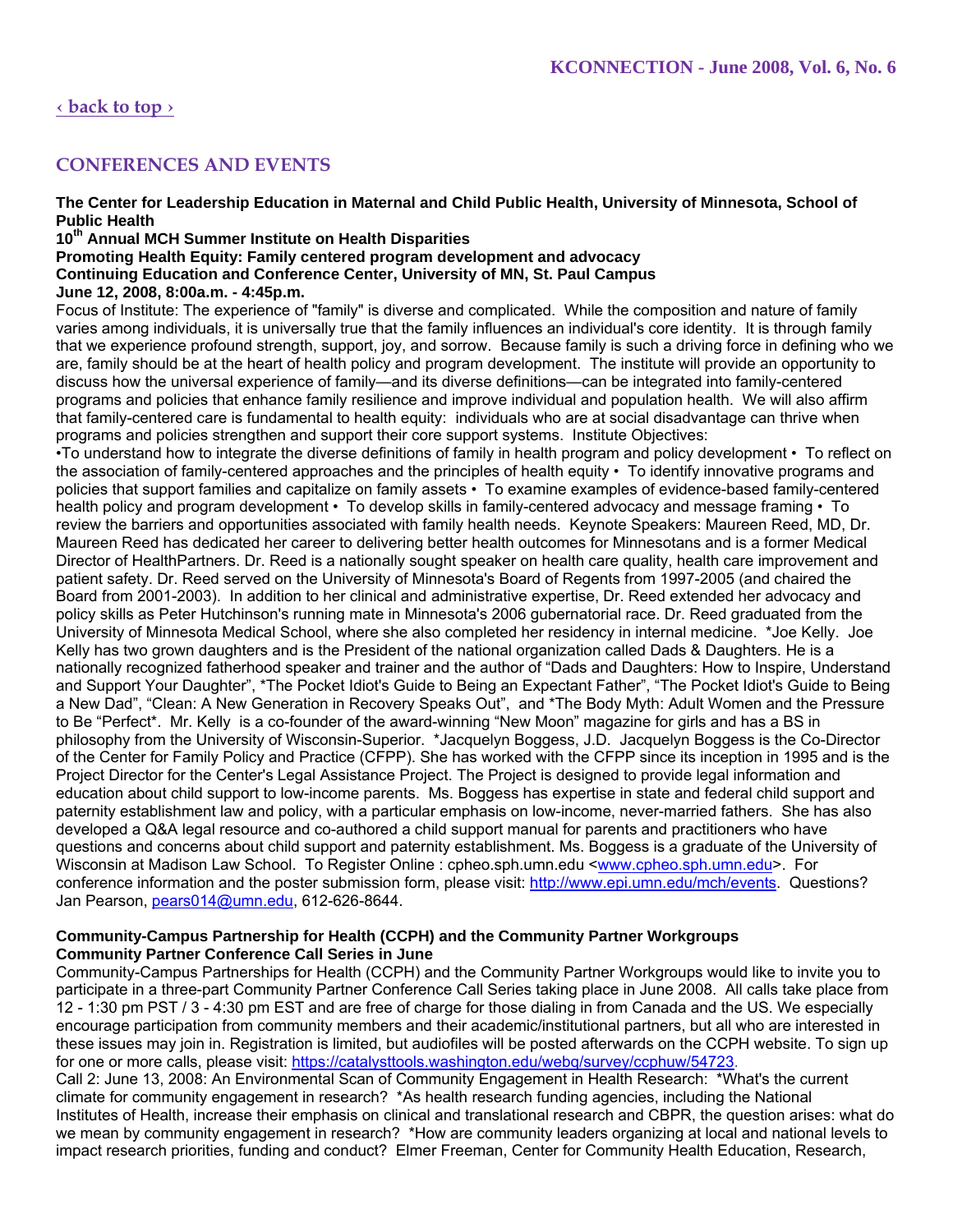and Service, Boston, MA and member of the U.S. National Institutes of Health's Council of Public Representatives Speaker 2 - To be announced. Moderator: Syed Ahmed, Center for Healthy Communities at the Medical College of Wisconsin (Milwaukee) and member of the U.S. National Institutes of Health's Council of Public Representatives. Call 3: June 24, 2008: Engaging in CBPR: Tips & Strategies for Community Leaders: \*How do community leaders concerned about the health of their communities get connected with researchers who share their interests? Why would they even want to? \*What resources are out there to help support community leaders to develop and sustain effective CBPR partnerships with researchers? \*What infrastructure needs to be in place in community-based organizations to engage in research partnerships and conduct research? Speakers: Ann-Gel Palermo, Harlem Community and Academic Partnership, New York, NY Lola Sablan-Santos, Guam Communications Network, Long Beach, CA Randy Jackson, Canadian Aboriginal AIDS Network, Ottawa, Ontario, Canada. Moderator: CCPH Board Member and Community Partner/Activist Susan Gust, Minneapolis, MN. Moderator: CCPH Board Member and Community Partner/Activist Susan Gust, Minneapolis, MN. For more information, please contact Kristine Wong, CCPH Program Director (kristine@u.washington.edu), or Lisa Moy, CCPH Graduate Research Assistant (lmmoy@u.washington.edu). For more information on the Community Partner Peer Mentoring and Advocacy Program, please visit http://depts.washington.edu/ccph/cps.html.

### **National Institutes of Health and the Agency for Healthcare Research and Quality Diabetes and Obesity Disparities in Healthcare Systems The Natcher Conference Center NIH Campus Bethesda, MD June 30-July 1, 2008 Registration Deadline: Monday, June 23, 2008 http://www.scgcorp.com/healthcaredisparities2008/confreg.asp**

**Hotel Accommodations: Friday, June 6, 2008** 

# **http://www3.niddk.nih.gov/fund/other/healthcaredisparities2008/hotel.htm**

The Division of Diabetes, Endocrinology, and Metabolic Diseases of the National Institute of Diabetes and Digestive and Kidney Diseases (NIDDK) and the National Center on Minority Health and Health Disparities (NCMHD) at the National Institutes of Health (NIH) and the Agency for Healthcare Research and Quality (AHRQ) announce a 1½-day conference on Diabetes and Obesity Disparities in Healthcare Systems, which will be held at The Natcher Conference Center on the NIH Campus in Bethesda, MD, on June 30-July 1, 2008. Overview: This conference will focus on research related to modifiable elements within healthcare systems, with the goal of reducing health disparities. Concurrent with planning for this conference, the NIDDK has issued a Program Announcement (PA) for R01s on identifying and reducing diabetes and obesity-related health disparities within healthcare systems. The PA can be found at: http://grants.nih.gov/grants/guide/pafiles/PA-07-388.html. A major goal of this conference is to promote healthcare-based research aimed at reducing or eliminating disparities in diabetes and obesity-related outcomes. This 1½-day conference will feature presentations about important factors in healthcare-based disparities research as well as discussions of unique design, measurement, and methodology issues. In addition, we hope that this setting will provide a stimulating atmosphere for collaboration as well as help each participant expand their scope of research. Specifics about the conference and the current agenda can be found on the registration Website at: http://www3.niddk.nih.gov/fund/other/healthcaredisparities2008. Topics of Interest: ● The Importance of a Healthcare Systems Approach; ● Epidemiology-Adults, Children, and Adolescents; ● Research Framework-Conference Model; ● Healthcare System Factors/Health Services Research; ● Healthcare Team Factors; ● Patient-Level Factors-Children and Adults; . Community Factors; . Community-Based Participatory Research; . Multifactorial Research;

● Research Design and Measurement Issues; ● Special Issues across the Lifespan; ● Interventions in Adults and Pediatrics; • Cultural Tailoring and Audience Segmentation; • Linking to the Community; • Data Linking and Analysis with Multiple Levels of Data. TO REGISTER for this conference, please go to this URL:

http://www3.niddk.nih.gov/fund/other/healthcaredisparities2008/ and complete the form on the "Conference Registration" tab. After completing and submitting your registration form by clicking the "Finish Registration" tab at the bottom of the registration review page, you will receive a confirmation email that confirms you are registered. If you have any changes at that point, please send me an email at aamerson@scgcorp.com with the revisions. On this conference Website, you will find logistical information about the meeting location, directions, NIH security, parking, hotel accommodations, and the latest conference agenda. Please note: There will be a Grant Writing Workshop that follows this conference on July 1 starting at noon and is for a selected group of junior investigators. If you would like to participate in this Grant Writing Workshop, please go to the "Workshop Registration" tab.

**The Robert Wood Johnson Foundation Commission to Build a Healthier America to Hold First Field Hearing to Examine Non-Medical Solutions to Improve Health Marbles Kids Museum, Zanzibar B Room 201 East Hargett Street Raleigh, NC**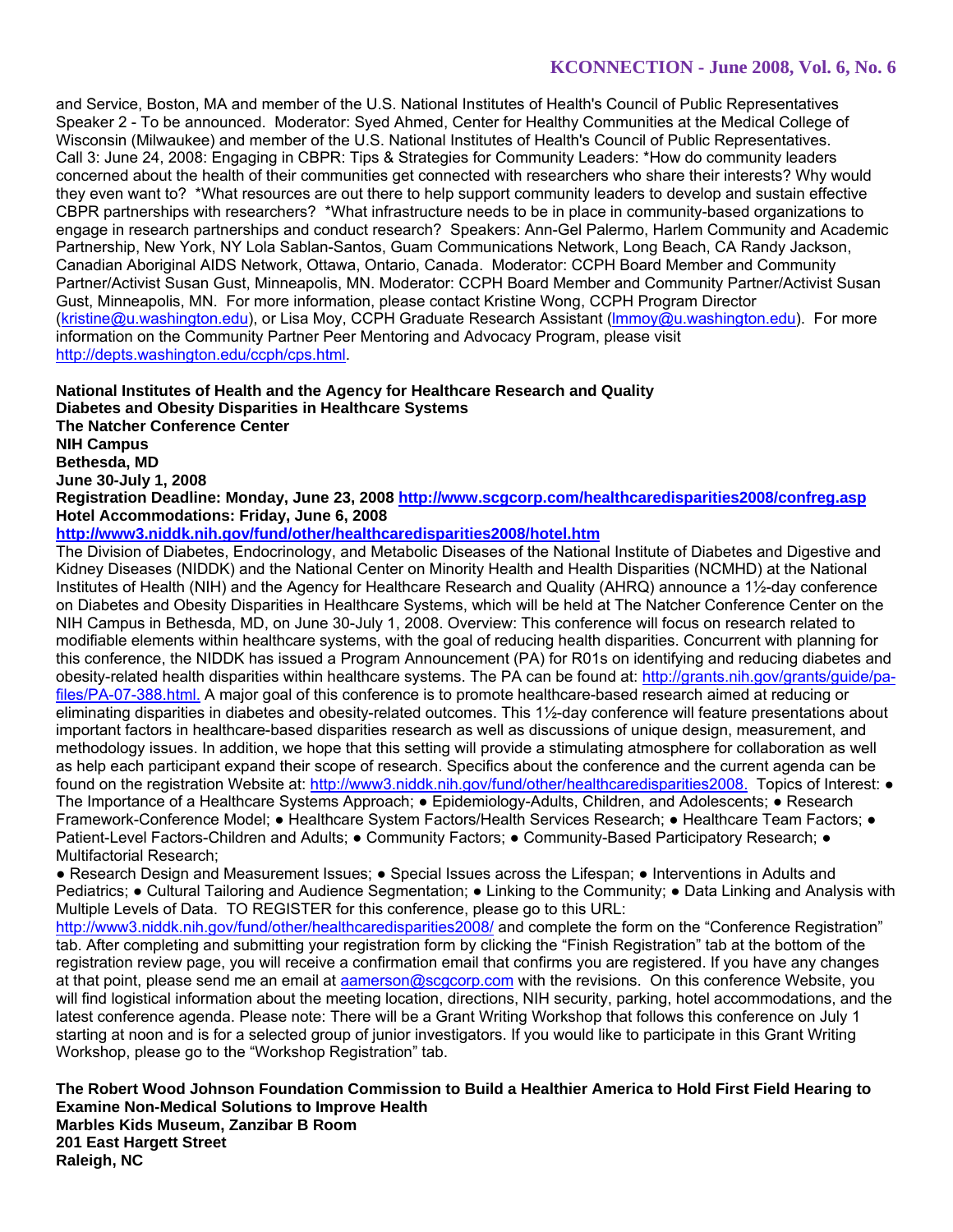# **June 12, 2008**

Co-Chairs Mark McClellan and Alice Rivlin to Convene First of Three Field Hearings on June 12 in North Carolina; Focus On Early Life Interventions

The Robert Wood Johnson Foundation Commission to Build a Healthier America will hold its first field hearing in Raleigh, North Carolina on June 12. The hearing will showcase promising early childhood programs and feature local initiatives. Commissioners will hear testimony from local leaders and national experts about non-medical programs that are making a positive difference in the health and wellness of children. Launched in February, the Commission is investigating how factors outside the health care system - such as education and housing - shape and affect opportunities to lead healthy lives. The Commission is charged with recommending solutions for improving how long and how well Americans live. The North Carolina hearing is the Commission's first opportunity as a group to review practical, evidence-based programs that have been shown to improve health. Each of the three planned public hearings will focus on different factors outside of the health care system that affect overall health. In 2009, the Commission will recommend specific, feasible steps the private and public sector can take to improve the health of all Americans. The goal is to produce measurable improvements within years, not decades. Commission Co-Chairs Mark McClellan, M.D., Ph.D., director, Engelberg Center for Health Care Reform at The Brookings Institution and former FDA Commissioner and Administrator of the Centers for Medicare & Medicaid Services, and Alice Rivlin, Ph.D., senior economist at The Brookings Institution and former director of the Office of Management and Budget will convene the hearing. They will be joined by a diverse group of innovators and experts who serve as the Commissioners for this project. **EVENT DETAILS - RSVP HERE.** The field hearing will include an opening session, three witness panels and a public comment period:

# **8:30 a.m.**

**Welcome** 

Mark McClellan and Alice Rivlin, Commission Co-Chairs

## **Keynote Speaker**

Jack Shonkoff, Julius B. Richmond FAMRI Professor in Child Health and Development, Director, Center on the Developing Child at Harvard University

### **9:15 a.m.**

#### **Panel I – Early Life Programs: Family Support and Early Education •** *The Carolina Abecedarian Project*

Frances Campbell, Senior Scientist, FPG Child Development Institute

- *Nurse-Family Partnership*
- C. Robin Britt, Executive Director, Guilford Child Development
- *North Carolina Smart Start*

 Stephanie Fanjul, President, North Carolina Partnership for Children, Inc. **10:05 a.m.** 

# **Panel II - Early Life Programs: Family Support and Early Education**

## **•** *Center for Child and Family Policy at Duke University*

 Jeannine Sato, Director, Office of Community Resources, Center for Child and Family Policy, Duke University

## **•** *The Family Life Project*

Lynne Vernon-Feagans, William C. Friday Distinguished Professor Child Development and Family Studies, University of North Carolina at Chapel Hill

**•** *More At Four Pre-Kindergarten* 

John Pruette, Executive Director, North Carolina Office of School Readiness

## **•** *T.E.A.C.H. Early Childhood Project and Child Care*

 *WAGE\$ Project*

Sue Russell, President, Child Care Services Association

#### **11:05 a.m.**

- **Panel III Meeting Goals and Measuring Progress**
- *Durham City and County Results Based Accountability (RBA) Initiative*

Marsha Basloe, Executive Director, Durham's Partnership for Children

- *The Early Childhood Research Collaborative* Arthur Reynolds, Co-Director, The Early Childhood Research Collaborative and Professor, University of Minnesota
- *North Carolina Office of Minority Health and Health Disparities*  Barbara Pullen-Smith, Director, North Carolina Office of Minority Health and Health Disparities
- *Lulu's Child Enrichment Center*  Dan Gauthreaux, Vice President of Human Resources, Mitchell Gold + Bob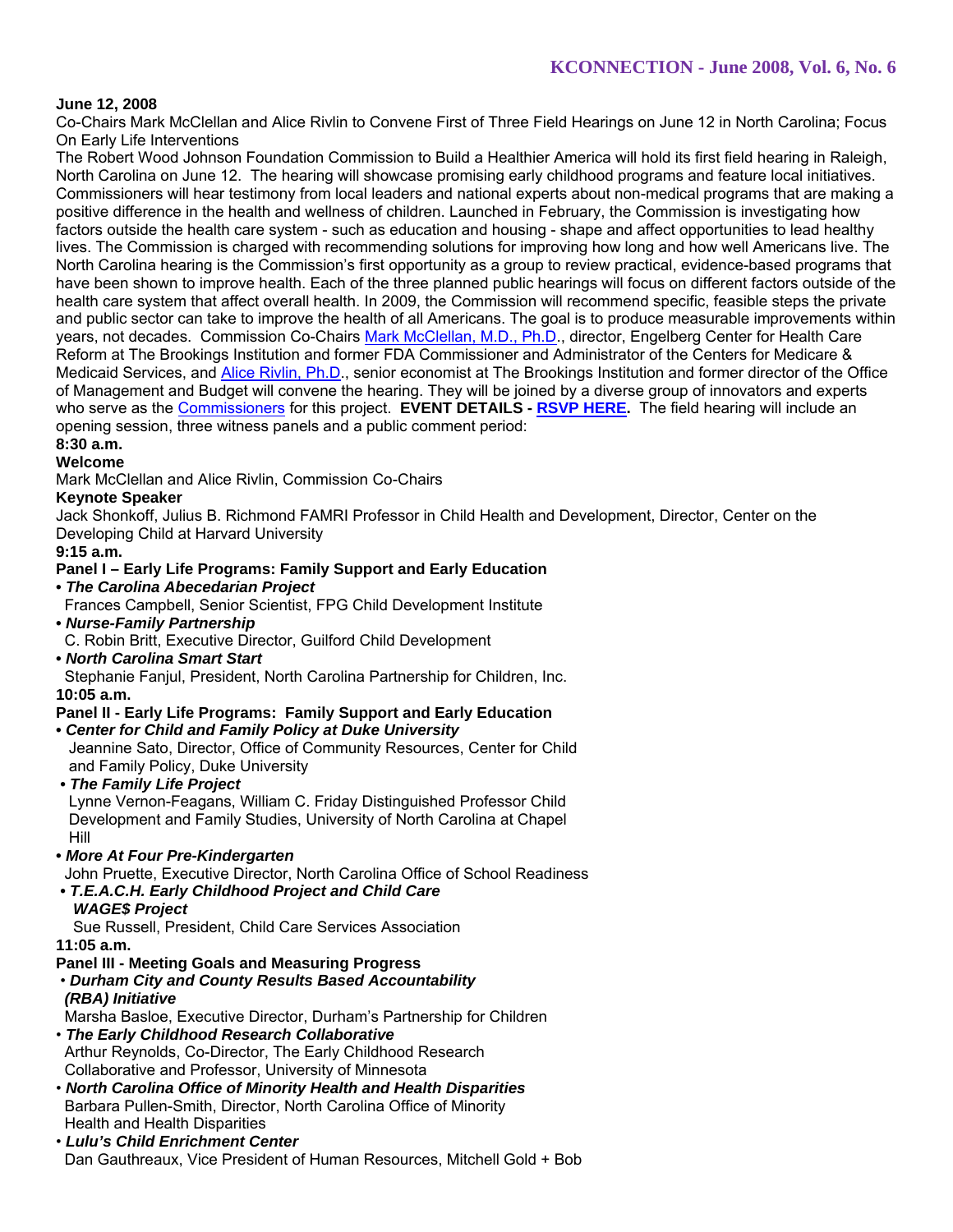Williams **12:30 p.m. Public Comment Session 1:30 p.m. Closing Remarks**  • Risa Lavizzo-Mourey, Robert Wood Johnson Foundation President and CEO

# **RSVP Information:**

The Commission encourages all interested parties to attend and **RSVP** early as space is limited. Individuals wishing to comment should check the box on the RSVP page indicating their interest in participating in the public comment period. Time is limited and requests will be recorded in the order in which they are received. **We Want to Hear from You:**  Please click here to tell the Commission about promising early childhood interventions or other programs or policy solutions. For more information regarding the Raleigh Field Hearing, please contact Danielle DeForge at (202) 609-6011 or via email at ddeforge@ccapr.com.

### **World Health Organization (WHO) Summer School, International Institute for Society and Health Social Determinants of Health, International Health University College in London**

**London, UK** 

### **June 30-July 4, 2008**

WHO will host a summer school program on the social determinants of health this summer (June 30 - July 4, 2008) at the University College in London. Please click here

<http://rs6.net/tn.jsp?e=001jtQ6hHZ9JMh1wjl4df5Ty67aFa8tFTFOlUP0rRNjAgx2CZwkmZjB3FCCZVLu-BKFLO3Ye5QpE27m3KiPoJF0IDtfdPtJlnehu59JGrrH5qBV9MJReENc346F\_KBFaH\_1KhzpIHT3nMX4i-159FUm43xG3f0FrUmI5sQ0YddavFNwwM9j99mh-n8GuSGQdutqoVBb\_cUdO7VMjxFsjts98A==> for more information. http://www.who.int/social\_determinants/resources/csdh\_media/csdh\_summer\_school\_08\_flyer.pdf.

**‹ back to top ›**

# **RESOURCES**

## **Publications**

**Critical Public Health: Volume 18 Issue 1 contains this article: Theoretical reflections on the nexus between research, policy and practice p. 5 Authors: Evelyne de Leeuw; Andrew McNess; Beth Crisp; Karen Stagnitti Link: http://www.informaworld.com/openurl?genre=article&issn=0958- 1596&volume=18&issue=1&spage=5&uno\_jumptype=alert&uno\_alerttype=new\_issue\_alert,email**

**Health inequalities and the welfare state: perspectives from social epidemiology George A. Kaplan Center for Social Epidemiology and Population Health, University of Michigan, Ann Arbor, Michigan, USA Norsk Epidemiologi 2007; 17 (1): 9-20 9** 

**Available online PDF [12p.] at: http://www.ub.ntnu.no/journals/norepid/2007-1/2007(1)%2003-Kaplan.pdf**

**The National Health Policy Forum announces the availability of a new meeting report Completing the Recipe for Children's Health: New Variations on Key Ingredients: A Report from the Workshop on June 28, 2007** 

http://rs6.net/tn.jsp?e=001jtQ6hHZ9JMgmtb3em2\_xZ4IUARhRM3mH0QdDFfimJAU8msPp IR-**3cjpXxkJVs9z1Utb2HJV8lz5nUnQMhS5YePObkixGeDSGTgGz0sgHx3D85RYpduIX9y2MNjT8yXtfSQzuB0 y9d4kruqnAJvh-SgYefMXDWcIgI3RTZuHj74YgkL-30EcqI6XrI4G3wgK**

This paper offers a broad overview of the issues surrounding the social and environmental determinants of children's health. These issues were explored during a discussion convened by the National Health Policy Forum on June 28, 2007, among a group of individuals concerned about the influences beyond medical care on the health of children. The paper considers the policy and financing tensions that exist across programs and populations that make addressing the full range of influences challenging. It also highlights some of the community-based initiatives that have been successful in providing services to children and families, as described during the workshop. Finally, this meeting report outlines several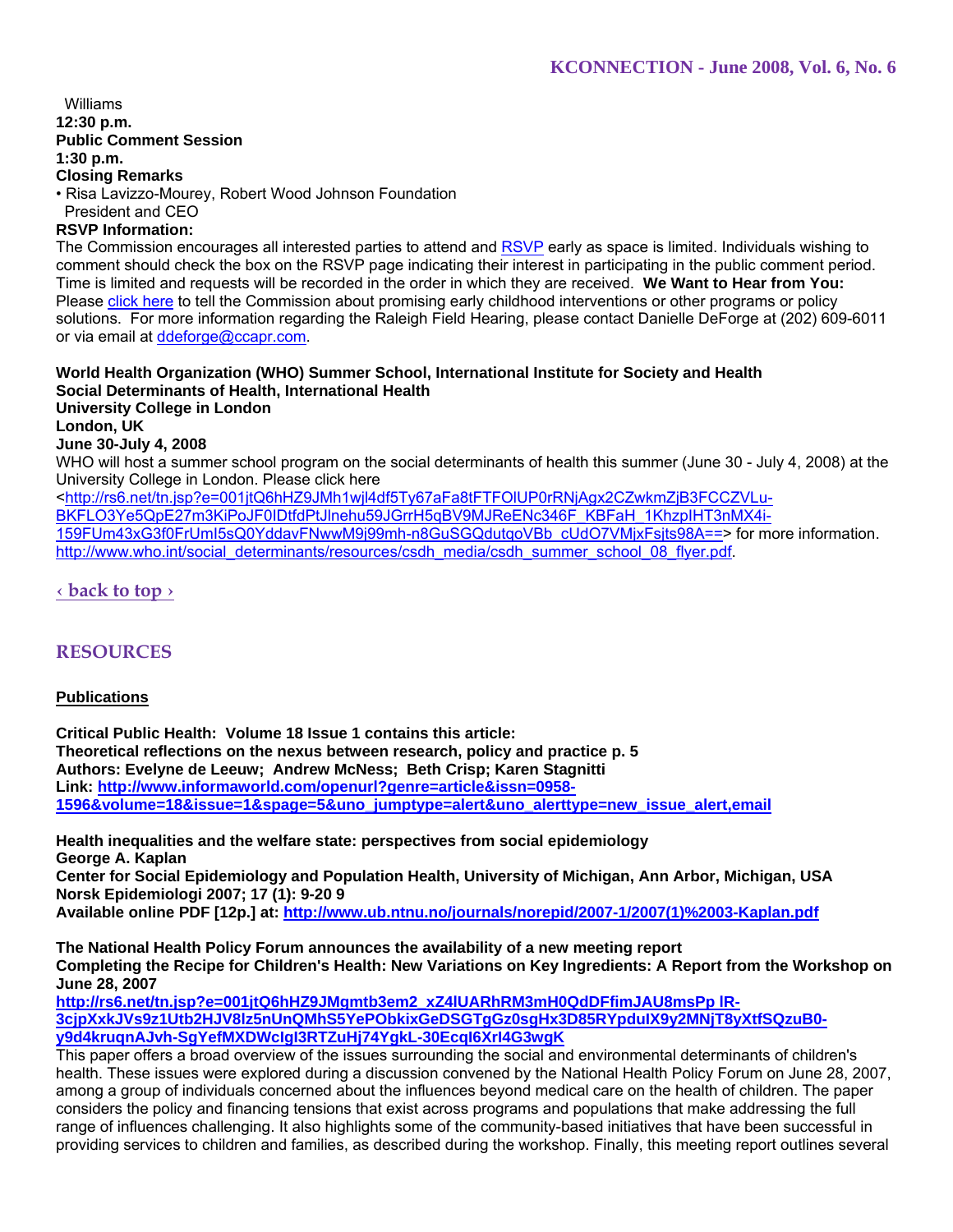potential strategies that emerged from the discussion, which could be pursued in order to better coordinate health and social services for children.

### **PolicyLink and UCLA Center for Health Policy Research**

*Designed for Disease: The Link Between Local Food Environments and Obesity and Diabetes*  **The full text of the study is available on the CCPHA Web site at: http://www.publichealthadvocacy.org/designedfordisease.html**

PolicyLink, the California Center for Public Health Advocacy, and the UCLA Center for Health Policy Research released a study, *Designed for Disease: The Link Between Local Food Environments and Obesity and Diabetes*, that examines the relationships between retail food environments, obesity and diabetes, and community income. The study demonstrates that people who live near an abundance of fast-food restaurants and convenience stores, compared to grocery stores and fresh produce vendors, have a significantly higher prevalence of obesity and diabetes. The highest rates of obesity and diabetes are among people who live in lower-income communities and have worse food environments.

## **The Public Health Observatory Handbook of Health Inequalities Measurement**

**Available online at: http://www.sepho.org.uk/extras/rch\_handbook.aspx#chapters** 

Roy Carr-Hill and Paul Chalmers-Dixon - Edited by Jennifer Lin, Centre for Health Economics, University of York The South East Public Health Observatory (SEPHO) is one of nine regional Observatories throughout England and Wales and is a member of the Association of Public Health Observatories

Table of Contents

Preface <http://www.sepho.org.uk/extras/chapters/Carr-Hill-preface.pdf>

Foreword <http://www.sepho.org.uk/extras/chapters/Carr-Hill-foreward.pdf>

SECTION 1 Introduction <http://www.sepho.org.uk/extras/chapters/Carr-Hill-Sec01.pdf>

1.1 Inequality and its Measurement

SECTION 2 Measuring Inequality by Social Categories <http://www.sepho.org.uk/extras/chapters/Carr-Hill-Sec02.pdf>

2.1 Introduction

2.2 The Proposed Categories

2.3 Features of the Social Environment that Might Lead to Inequalities

SECTION 3 Measuring Inequality by Health and Disease Categories (Using Data from Administrative Sources) <http://www.sepho.org.uk/extras/chapters/Carr-Hill-Sec03.pdf>

3.1 Mortality Data

3.2 Morbidity Data from Health Service Activity Statistics, Disease Registers and Similar Official Sources

3.3 General Practice/Primary Care Data

3.4 Acute Sector Data

3.5 Community Health Sector Data

SECTION 4 Measuring Inequality by Health and Disease Categories (Using Data from Surveys) <http://www.sepho.org.uk/extras/chapters/Carr-Hill-Sec04.pdf>

4.1 Health and Lifestyle Surveys

4.2 Regular Health and Lifestyle Surveys

4.3 Health Status and Symptom Report Questionnaires

SECTION 5 An Introduction to the Use of Indexes to Measure Deprivation <http://www.sepho.org.uk/extras/chapters/Carr-Hill-Sec05.pdf>

5.1 Background

5.2 Selecting an Index of Deprivation

5.3 The Properties of Deprivation Indexes

5.4 Sources of Further Information – Reviews of Indexes and Their Properties

5.5 Conclusion and Summary of Key Issues Concerning Indexes of Deprivation

SECTION 6 A Selection of Indexes of Multiple Deprivation <http://www.sepho.org.uk/extras/chapters/Carr-Hill-Sec06.pdf>

6.1 Indexes from Census or Administrative Data?

6.2 Census-Based Indexes

6.3 Indexes with a Majority of Non-Census Components

6.4 Geo-Classification and Other Area Classification Systems

SECTION 7 Indexes: Properties and Problems <http://www.sepho.org.uk/extras/chapters/Carr-Hill-Sec07.pdf>

7.1 Introduction

- 7.2 Measuring Disability and Limiting Illness with Indicators and Indexes
- 7.3 Key Aspects of the Construction and Structure of Indexes

7.4 Testing an Index

7.5 The Purpose of Testing

7.6 Matching the Index to the Application – Example of an Index for Policy Use

7.7 Pitfalls and Problems of Using Indexes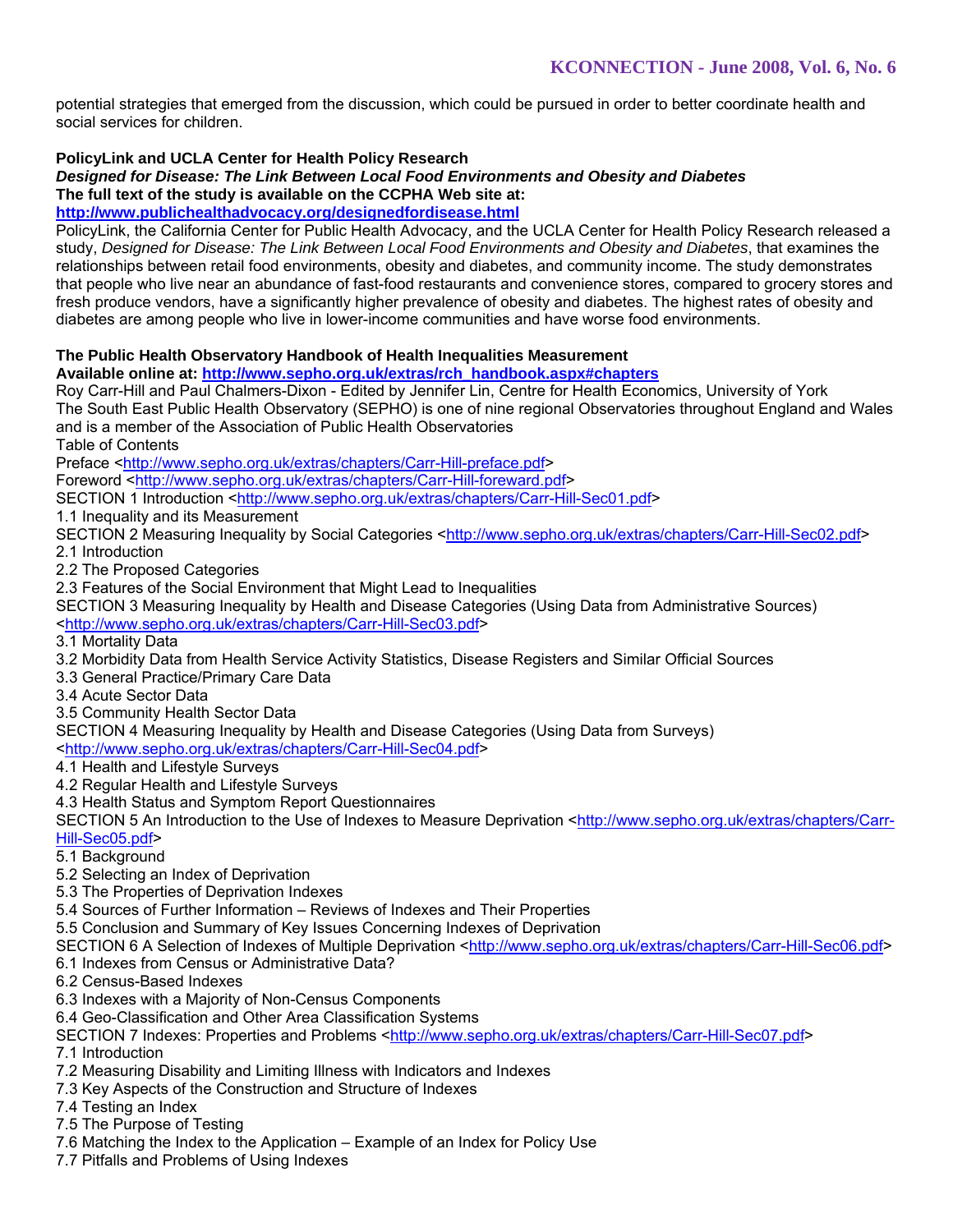7.8 Conclusions

- SECTION 8 Data Sources: Availability and Problems <http://www.sepho.org.uk/extras/chapters/Carr-Hill-Sec08.pdf>
- 8.1 Introduction
- 8.2 The Area Base
- 8.3 Major National Archives and Sources
- 8.4 Data Sources on Specific Topics

SECTION 9 Designing Surveys to Measure Inequality <http://www.sepho.org.uk/extras/chapters/Carr-Hill-Sec09.pdf> 9.1 Introduction

- 9.2 Surveys and Their Limitations
- 9.3 Assuming You Have Decided on a Survey
- 9.4 Different Types of Survey

9.5 Summary

SECTION 10 Inequalities and Methods of Measurement <http://www.sepho.org.uk/extras/chapters/Carr-Hill-Sec10.pdf> 10.1 Introduction

- 10.2 Context
- 10.3 Properties of Indexes and Measurements
- 10.4 Approaches to Summarising Inequality
- 10.5 Measuring Inequalities in Health Over Time

10.6 Summary and Conclusions: Choosing between the Measures

SECTION 11 Context, History and Theory <http://www.sepho.org.uk/extras/chapters/Carr-Hill-Sec11.pdf>

- 11.1 Introduction
- 11.2 Context
- 11.3 The Principal Theoretical Frameworks for Approaching Inequalities
- 11.4 Summary and Conclusions

References <http://www.sepho.org.uk/extras/chapters/Carr-Hill-References.pdf>

Appendix to Section 9 <http://www.sepho.org.uk/extras/chapters/Carr-Hill-AppendixSec09.pdf>

#### **UNDP-UNEP under the Poverty and Environment Initiative Poverty & Environment Indicators**

**Available on-line as PDF file [44p.] at: http://www.st-edmunds.cam.ac.uk/csc/research/UNDP\_UNEPengD.pdf**  Coordinated by Flavio Comim, Capability and Sustainability Centre (CSC), University of Cambridge, 2008 Research Team CSC: Pushpam Kumar, Nicolas Sirven, Ely Mattos, Monica Concha, Esmeralda Correa, Carla da Silva, Philipe Berman

"....Poverty-reduction cannot be achieved without taking into account the environment. Degraded ecosystems increase hunger, exacerbating risks, diseases and taking children out of school. Efforts to reduce human poverty cannot ignore the role that changes in ecosystems play in shaping human lives. Indeed, the importance of addressing the links between poverty and environment has been widely acknowledged by governments, preparing their Poverty education Strategy Papers (PRSPs), and by international organisations, but full implementation of poverty and environmental strategies remains elusive. "The challenge lying ahead consists in effectively developing concrete

mechanisms for monitoring poverty from an environmental perspective. One possible solution for this challenge is the elaboration of Poverty & Environment Indicators that could be used in the formulation of Poverty Reduction Strategies (PRS)." Particular emphasis is given to health variables in understanding the links with ecosystem services. Relational health dimensions, such as 'reduction in life expectancy from unsafe water', or 'undernutrition from erosion risk' or 'death from diarrohoea from unsafe water' or 'death from intestinal infections from traditional fuel consumption' are incorporated into a human development framework. The report is conceived as an introduction to the literature on human well-being and environment indicators at the same time that it proposes a new methodology for integrating health, education and standard of living dimensions with environmental variables.....' This report is divided into four parts: \* The first part introduces some well-known general indicators that relate human well-being dimensions to environmental conditions. Although not central to this report, an investigation of a sample of general indicators raises important practical issues in defining poverty & environment indicators. \* The second part explores what recent studies have said about poverty & environment links, with the purpose of learning about the existence of concrete associations that might inform policymakers about similar situations that might be going on in their own countries. \* The third part presents basic definitions used to handle poverty & environment indicators, including criteria for choosing indicators and the use of scale scores to help making a decision. \* Finally, the report describes a new methodology for elaborating poverty & environment indicators that solves some technical limitations of previous methodologies. Content: Executive Summary; Introduction; Poverty; Environment; How Essential is the Environment for Poverty Reduction?; Human Development and Ecological Footprint; The Structure of the Report; Reviewing Studies on Human Well-Being & Environment Indicators; The Ecological Footprint; The Environmental Sustainability Index; The Barometer of Sustainability; Human Development Indexes; Index of Sustainable Economic Welfare;

Lessons Learned; Reviewing Studies on Poverty & Environment Indicators; Environmental Conditions and Health;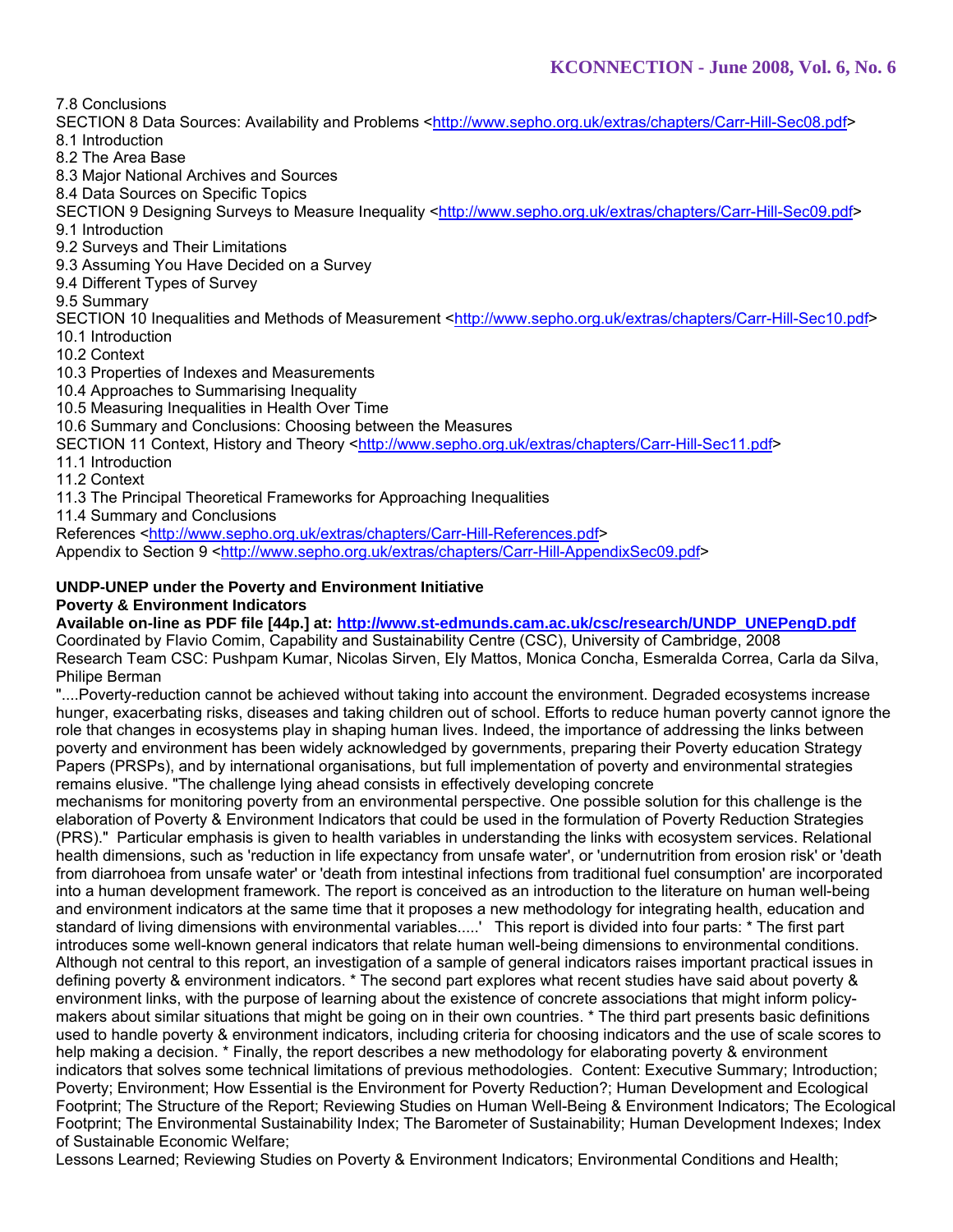Ecosystems and Livelihoods; Environment and Potential Risks; Environmental Indicators for Local Stakeholders; Environment and the MDGs; Lessons Learned; Developing and Using Poverty & Environment Indicators; Measurement; Levels of Measurement; Criteria for Choosing Indicators; Theoretical Models; A New Methodology for Elaborating Poverty & Environment Indicators; The Theoretical Model; Adjustment Factors; Summary of the New Methodology on P&E Indicators; The Conceptual Model; The Applied Model; Regressions; Results: P&E Indicators; Notes

# **WHO Commission on Social Determinants of Health from the Knowledge Network on Urban Settings (KNUS) 2008 Our cities, our health, our future**

# **Chair and Lead Writer: Tord Kjellstrom**

**Available online as PDF file [199p.] at:** 

**http://www.who.int/social\_determinants/resources/knus\_final\_report\_052008.pdf**

Which aspects of urban settings influence health equity? This KNUS report summarizes the findings concerning structural and intermediate social determinants of health that are of importance in the urban setting. The framework of the Commission on Social Determinants of Health (CSDH) guided the work. While unmasking the health inequities and inequalities in urban settings, it was decided at an early stage to make a strategic focus on slums and informal settlements where one billion people live in deplorable conditions. This number may double in coming decades unless appropriate policies for economic, social and health equity are developed and implemented. An example of the health inequalities in these circumstances is the strong gradient in infant and child mortality rates within Nairobi, Kenya, with rates in the slums more than three times higher than the city average and possibly ten or more times higher than in the richer parts of the city. Other data from Africa shows that these mortality Rates among the urban poor are, on average, almost as high as the rates among the rural poor, while among the richer urban groups the rates are the lowest. EXECUTIVE SUMMARY

1. INTRODUCTION

2. URBANIZATION AND THE URBAN SETTING AS HEALTH DETERMINANTS

- 2.1 Urbanization in a global context
- 2.2 Slum formation with rapid urbanization
- 2.3 A conceptual framework for urban health
- 2.4 The economics of urban health development
- 2.5 Poverty, deprived urban living conditions and health vulnerability
- 2.6 Healthy urban governance
- 3. THE URBAN HEALTH SITUATION
- 3.1 Burden of disease and communicable diseases
- 3.2 Injuries and violence
- 3.3 Mental health and substance abuse
- 3.4 Noncommunicable diseases and nutritional disorders
- 4. KEY ISSUES AND CHALLENGES IN ACHIEVING HEALTH EQUITY
- 5. A BROAD SPECTRUM OF INTERVENTIONS
- 6. APPROACHES AND POLICIES TO MAKE INTERVENTIONS HAPPEN
- 7. CONCLUSIONS AND RECOMMENDATIONS
- 7.1 The urban setting as a health determinant
- 7.2 The urban health situation
- 7.3 Key issues and concepts of health equity impacts
- 7.4 A broad spectrum of interventions
- 7.5 Approaches and policies to make interventions happen

ENDNOTES

BIBLIOGRAPHY

### **Website**

**The Story of Race** 

**A Project of the American Anthropological Association Funded by the Ford Foundation & National Science Foundation**  Website: http://www.understandingrace.org/home.html

The exhibition **RACE: Are we so different?** brings together the everyday experience of living with race, its history as an idea, the role of science in that history, and the findings of contemporary science that are challenging its foundations. The RACE exhibition explores three primary themes:

**- The science of human variation** and where current scientific understanding is inconsistent with popular notions of race.

**- The history of the idea of race,** with an emphasis on the role of science in shaping the concept of race.

**- The contemporary experience of race and racism in the United States,** the often-invisible ways race and racism have infiltrated laws, customs, & institutions.